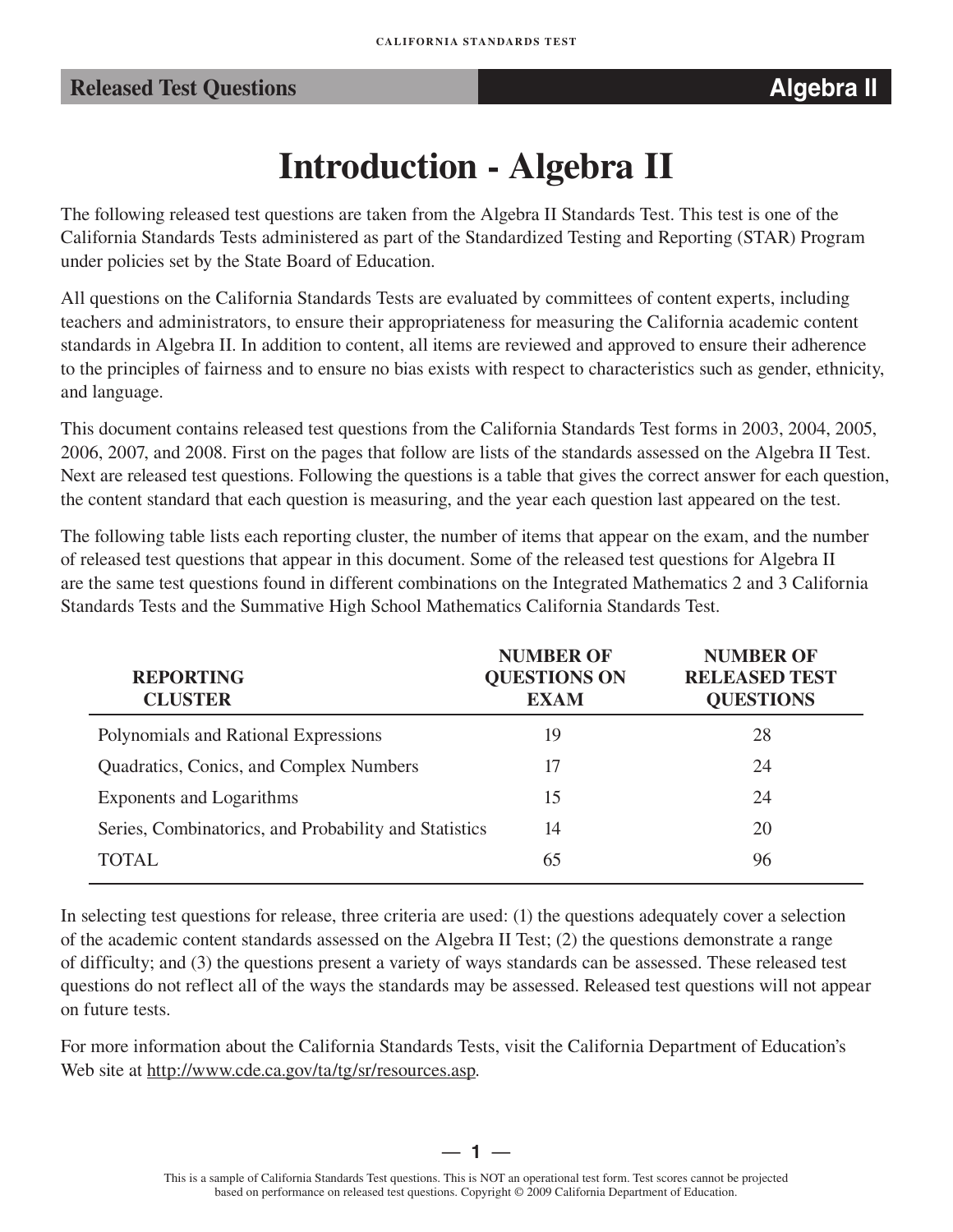### **THE POLYNOMIALS AND RATIONAL EXPRESSIONS REPORTING CLUSTER**

The following five California content standards are included in the Polynomials and Rational Expressions reporting cluster and are represented in this booklet by 28 test questions. These questions represent only some ways in which these standards may be assessed on the Algebra II California Mathematics Standards Test.

#### **Algebra II**  1.0\* Students solve equations and inequalities involving absolute value. 2.0\* Students solve systems of linear equations and inequalities (in two or three variables) by substitution, with graphs, or with matrices. 3.0\* Students are adept at operations on polynomials, including long division. 4.0\* Students factor polynomials representing the difference of squares, perfect square trinomials, and the sum and difference of two cubes. 7.0\* Students add, subtract, multiply, divide, reduce, and evaluate rational expressions with monomial and polynomial denominators and simplify complicated rational expressions, including those with negative exponents in the denominator.

#### **CALIFORNIA CONTENT STANDARDS IN THIS REPORTING CLUSTER**

\* Denotes key standards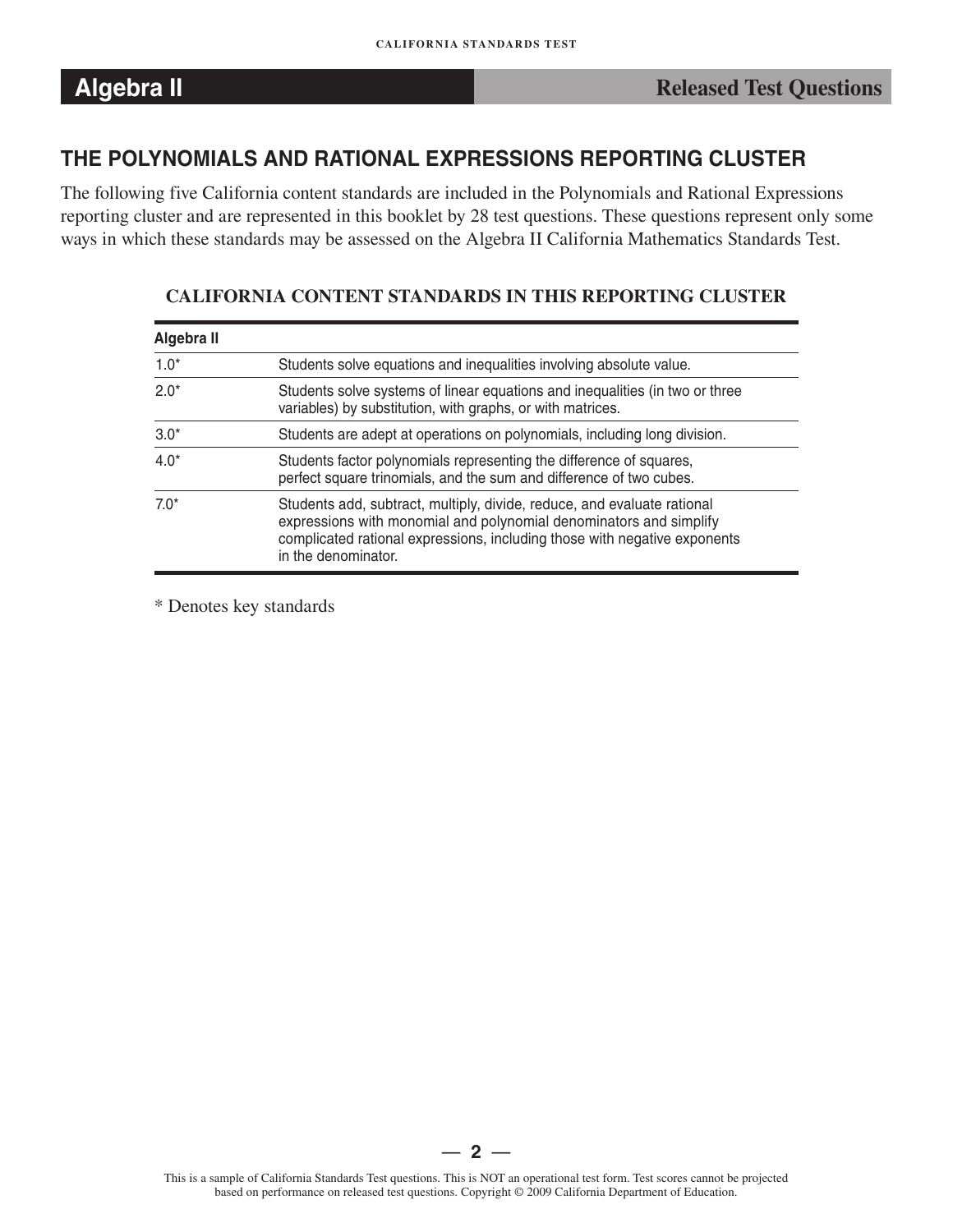### **THE QUADRATICS, CONICS, AND COMPLEX NUMBERS REPORTING CLUSTER**

The following seven California content standards are included in the Quadratics, Conics, and Complex Numbers reporting cluster and are represented in this booklet by 24 test questions. These questions represent only some ways in which these standards may be assessed on the Algebra II California Mathematics Standards Test.

| Algebra II |                                                                                                                                                                                                                                                                                                                        |
|------------|------------------------------------------------------------------------------------------------------------------------------------------------------------------------------------------------------------------------------------------------------------------------------------------------------------------------|
| $5.0*$     | Students demonstrate knowledge of how real and complex numbers are related<br>both arithmetically and graphically. In particular, they can plot complex numbers<br>as points in the plane.                                                                                                                             |
| $6.0*$     | Students add, subtract, multiply, and divide complex numbers.                                                                                                                                                                                                                                                          |
| $8.0*$     | Students solve and graph quadratic equations by factoring, completing the<br>square, or using the quadratic formula. Students apply these techniques in<br>solving word problems. They also solve quadratic equations in the complex<br>number system.                                                                 |
| $9.0*$     | Students demonstrate and explain the effect that changing a coefficient has on<br>the graph of quadratic functions; that is, students can determine how the graph<br>of a parabola changes as a, b, and c vary in the equation $y = a(x - b)^2 + c$ .                                                                  |
| $10.0*$    | Students graph quadratic functions and determine the maxima, minima, and<br>zeros of the function.                                                                                                                                                                                                                     |
| 16.0       | Students demonstrate and explain how the geometry of the graph of a conic<br>section (e.g., asymptotes, foci, eccentricity) depends on the coefficients of the<br>quadratic equation representing it.                                                                                                                  |
| 17.0       | Given a quadratic equation of the form $ax^2 + by^2 + cx + dy + e = 0$ , students<br>can use the method for completing the square to put the equation into standard<br>form and can recognize whether the graph of the equation is a circle, ellipse,<br>parabola, or hyperbola. Students can then graph the equation. |

#### **CALIFORNIA CONTENT STANDARDS IN THIS REPORTING CLUSTER**

\* Denotes key standards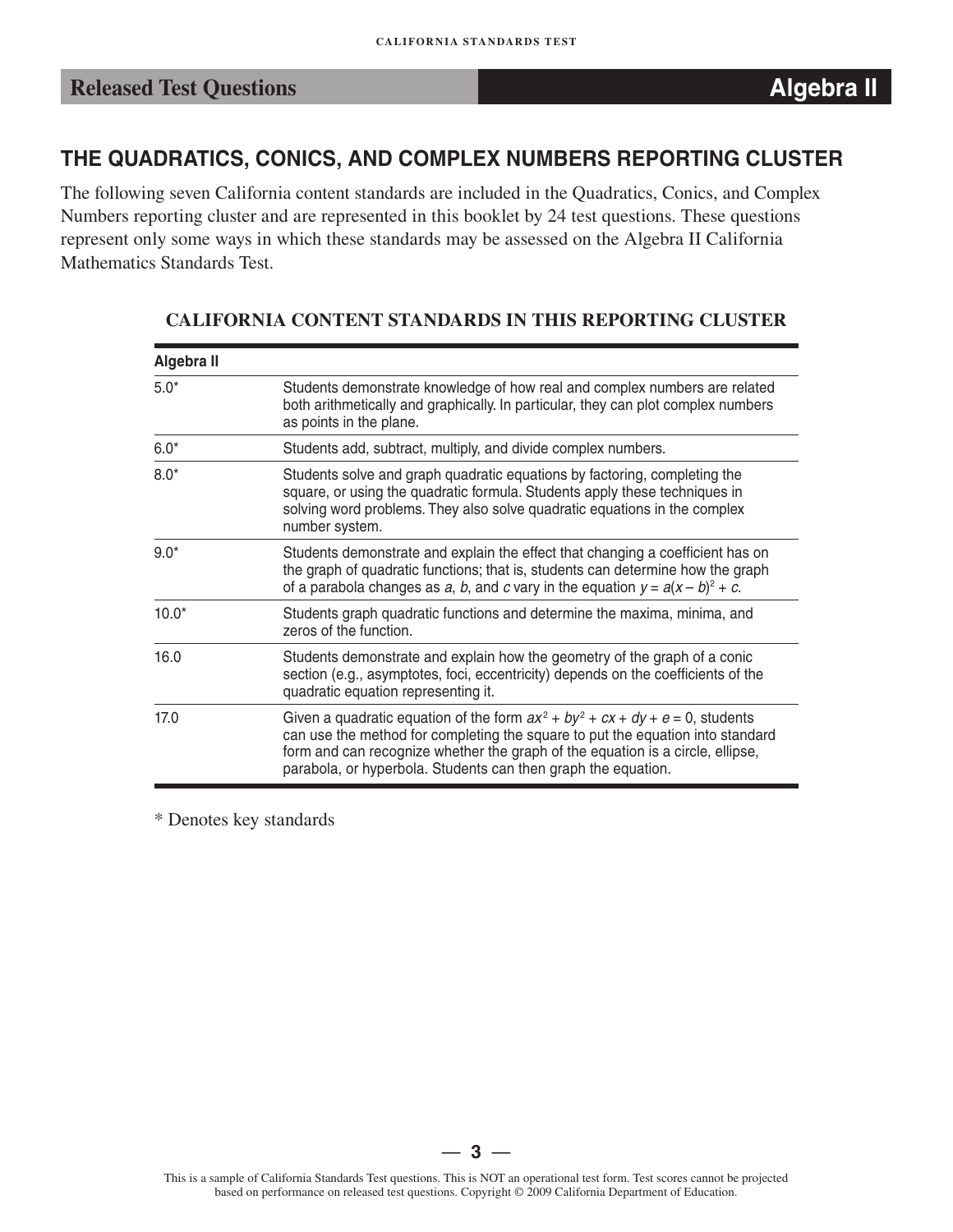### **THE EXPONENTS AND LOGARITHMS REPORTING CLUSTER**

The following six California content standards are included in the Exponents and Logarithms reporting cluster and are represented in this booklet by 24 test questions. These questions represent only some ways in which these standards may be assessed on the Algebra II California Mathematics Standards Test.

| Algebra II |                                                                                                                                                                                                             |
|------------|-------------------------------------------------------------------------------------------------------------------------------------------------------------------------------------------------------------|
|            | Standard Set 11.0* Students prove simple laws of logarithms.                                                                                                                                                |
| $11.1*$    | Students understand the inverse relationship between exponents and<br>logarithms, and use this relationship to solve problems involving logarithms<br>and exponents.                                        |
| $11.2*$    | Students judge the validity of an argument according to whether the properties of<br>real numbers, exponents, and logarithms have been applied correctly at each step.                                      |
| $12.0*$    | Students know the laws of fractional exponents, understand exponential<br>functions, and use these functions in problems involving exponential growth<br>and decay.                                         |
| 13.0       | Students use the definition of logarithms to translate between logarithms<br>in any base.                                                                                                                   |
| 14.0       | Students understand and use the properties of logarithms to simplify logarithmic<br>numeric expressions and to identify their approximate values.                                                           |
| $15.0*$    | Students determine whether a specific algebraic statement involving rational<br>expressions, radical expressions, or logarithmic or exponential functions is<br>sometimes true, always true, or never true. |

#### **CALIFORNIA CONTENT STANDARDS IN THIS REPORTING CLUSTER**

\* Denotes key standards

— **4** —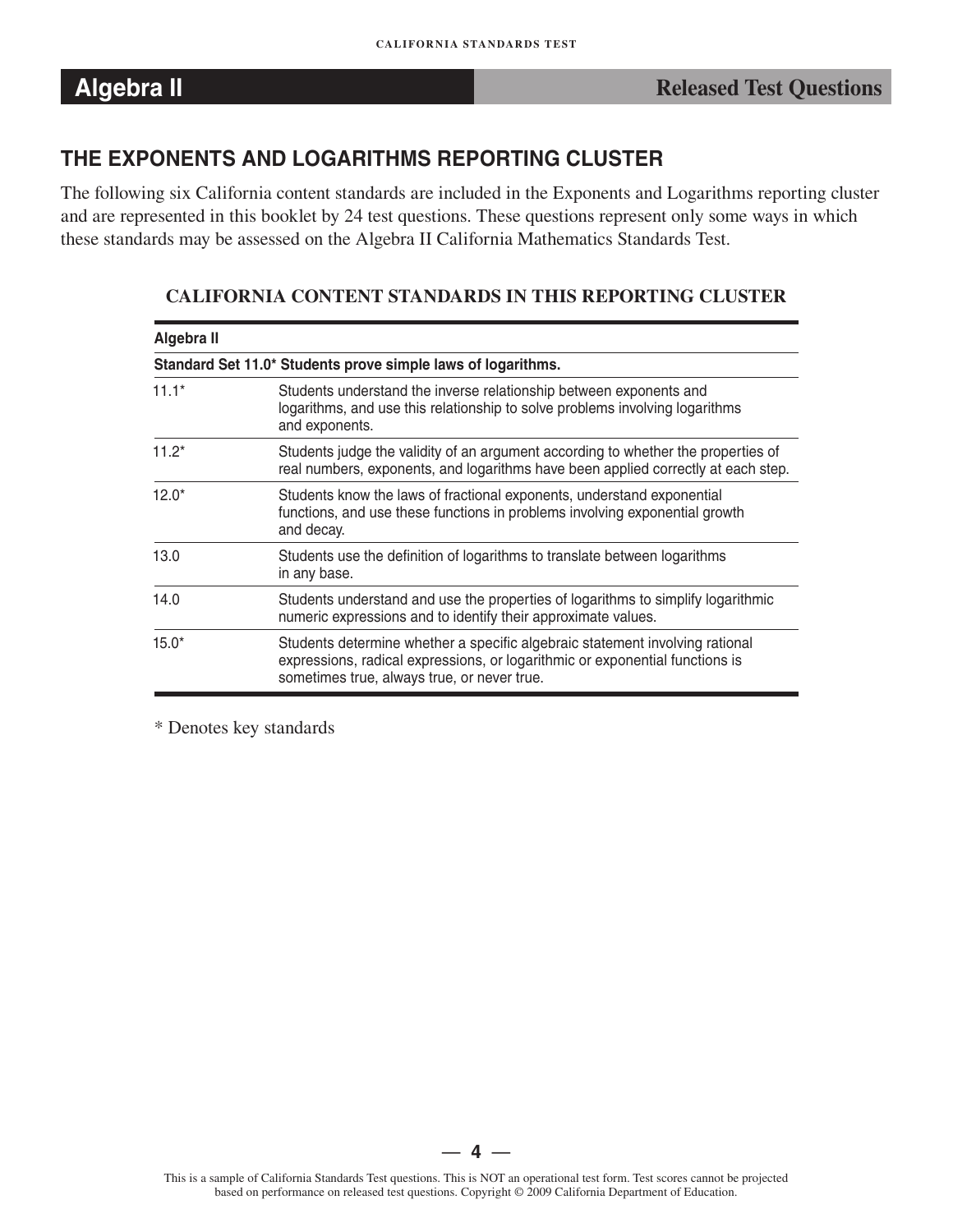### **THE SERIES, COMBINATORICS, AND PROBABILITY AND STATISTICS REPORTING CLUSTER**

The following 10 California content standards are included in the Series, Combinatorics, and Probability and Statistics reporting cluster and are represented in this booklet by 20 test questions. These questions represent only some ways in which these standards may be assessed on the Algebra II California Mathematics Standards Test.

| Algebra II   |                                                                                                                                                                                                                                |
|--------------|--------------------------------------------------------------------------------------------------------------------------------------------------------------------------------------------------------------------------------|
| $18.0*$      | Students use fundamental counting principles to compute combinations<br>and permutations.                                                                                                                                      |
| $19.0*$      | Students use combinations and permutations to compute probabilities.                                                                                                                                                           |
| $20.0*$      | Students know the binomial theorem and use it to expand binomial expressions<br>that are raised to positive integer powers.                                                                                                    |
| 21.0         | Students apply the method of mathematical induction to prove general<br>statements about the positive integers.                                                                                                                |
| 22.0         | Students find the general term and the sums of arithmetic series and of both<br>finite and infinite geometric series.                                                                                                          |
| 24.0         | Students solve problems involving functional concepts, such as composition,<br>defining the inverse function and performing arithmetic operations on functions.                                                                |
| 25.0         | Students use properties from number systems to justify steps in combining<br>and simplifying functions.                                                                                                                        |
|              | <b>Probability and Statistics</b>                                                                                                                                                                                              |
| <b>PS1.0</b> | Students know the definition of the notion of <i>independent events</i> and can<br>use the rules for addition, multiplication, and complementation to solve<br>for probabilities of particular events in finite sample spaces. |
| <b>PS2.0</b> | Students know the definition of conditional probability and use it to solve<br>for probabilities in finite sample spaces.                                                                                                      |
| <b>PS7.0</b> | Students compute the variance and the standard deviation of a distribution<br>of data.                                                                                                                                         |

#### **CALIFORNIA CONTENT STANDARDS IN THIS REPORTING CLUSTER**

\* Denotes key standards

— **5** —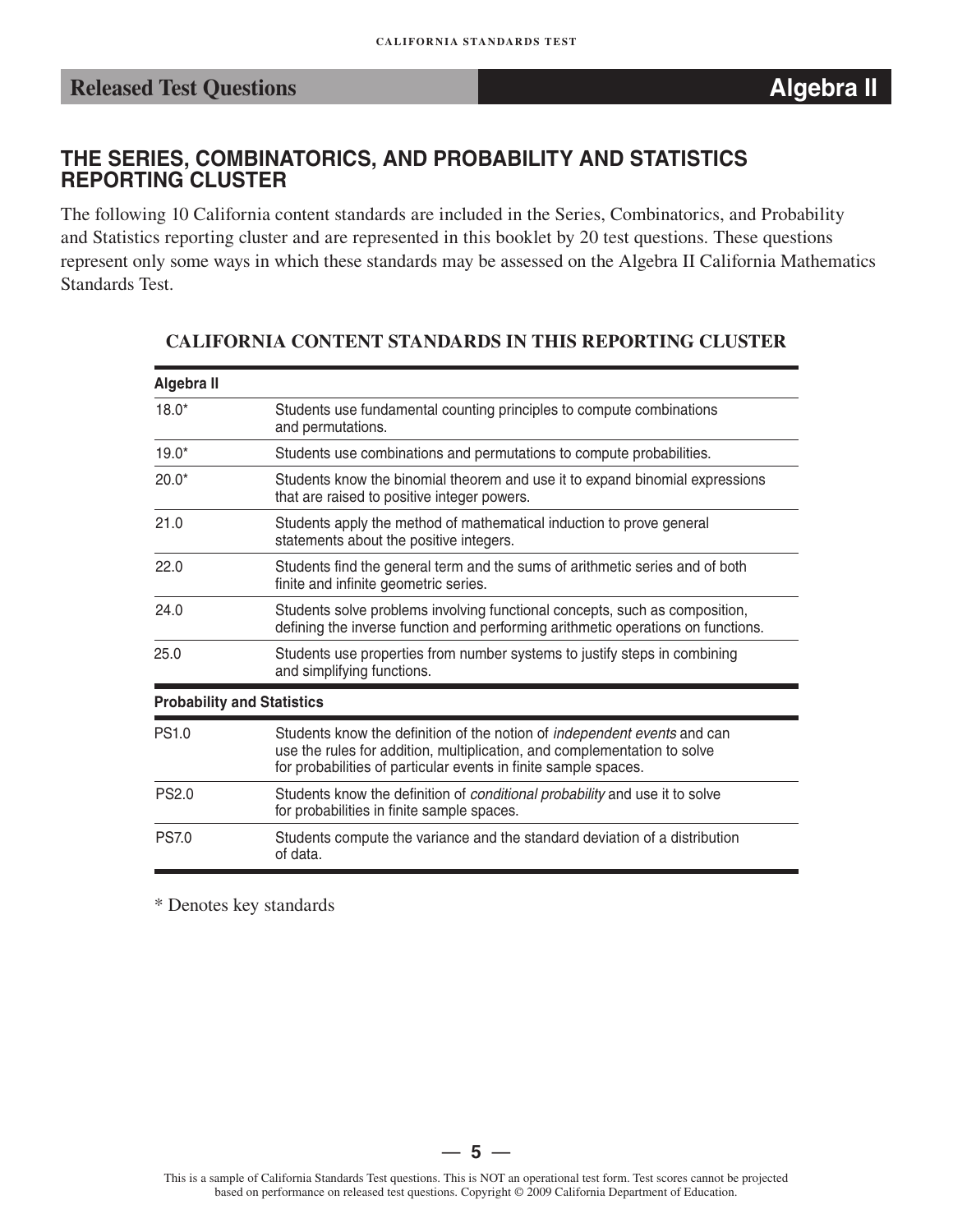$$
A \quad x = 2; x = 3
$$

$$
B \qquad x = -2; x = 3
$$

$$
C \qquad x = 2; x = -3
$$

**D**  $x = -2$ ;  $x = -3$ 

CST00507

CST20085

What are the possible values of  $x$  in  $|12 - 4x| = 2?$ 

- **A**  $x = -2.50$  or  $x = -3.50$
- **B**  $-3.50 < x < -2.50$
- **C**  $3.5 > x > 2.5$

-

$$
D \quad x = 2.50 \text{ or } x = 3.50
$$

 $3<sup>1</sup>$  **3 For a wedding, Shereda bought several dozen roses and several dozen carnations. The roses cost \$15 per dozen, and the carnations cost \$8 per dozen. Shereda bought a total of 17 dozen flowers and paid a total of \$192. How many roses did she buy?**

- **A** 6 dozen
- **B** 7 dozen
- **C** 8 dozen
- **D** 9 dozen

CST00099

 **4 What is the solution to the system of equations shown below?**

$$
\begin{cases}\n2x - y + 3z = 8 \\
x - 6y - z = 0 \\
-6x + 3y - 9z = 24\n\end{cases}
$$

$$
\mathbf{A} \quad (0,4,4)
$$

**B**   $\left(1, 4, \frac{10}{3}\right)$ 

- **C** no solution
- **D** infinitely many solutions

CST00203

 **5 A restaurant manager bought 20 packages of bagels. Some packages contained 6 bagels each, and the rest contained 12 bagels each. There were 168 bagels in all. How many** 

**packages of 12 bagels did the manager buy?**

**A** 6

 $5<sup>5</sup>$ 

- **B** 8
- **C** 9
- **D** 12

CST00491

This is a sample of California Standards Test questions. This is NOT an operational test form. Test scores cannot be projected based on performance on released test questions. Copyright © 2009 California Department of Education.

— **6** —

### **Algebra II Released Test Questions Released Test Questions**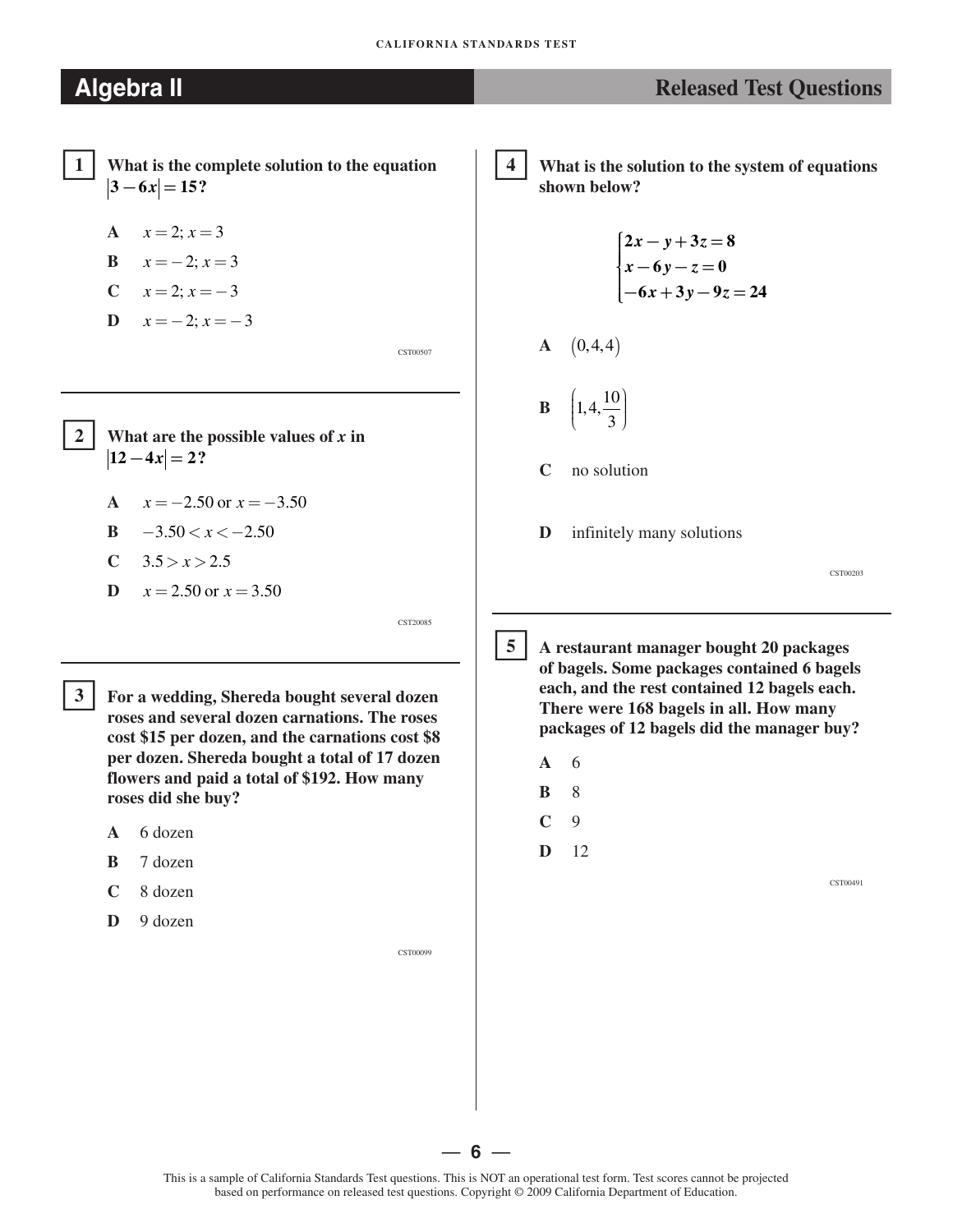

 **6 What system of inequalities** *best* **represents the graph shown below?**



- **A**  $y > -2$  and  $y > x + 1$
- **B**  $y > -2$  and  $y < x + 1$
- **C**  $y < -2$  and  $y > x + 1$
- **D**  $y < -2$  and  $y < x + 1$

CST00500

**7 Which point lies in the solution set for the**

system 
$$
\begin{cases} 2y - x \ge -6 \\ 2y - 3x \lt -6 \end{cases}
$$
?

- $A \quad (-4, -1)$
- **B**  $(3,1)$

-

- **C**  $(0, -3)$
- **D**  $(4, 3)$

CST10059

8 **8 Which system of linear inequalities is represented by this graph?**



$$
\begin{aligned}\n\mathbf{A} \quad & \begin{cases}\n y \ge \frac{1}{2}x + 3 \\
 y \ge x - 2\n \end{cases} \\
\mathbf{B} \quad & \begin{cases}\n y \ge 2x + 3 \\
 y \le x - 2\n \end{cases}\n \end{aligned}
$$

$$
C \quad \begin{cases} 2x - y \ge 3 \\ x + y \le 2 \end{cases}
$$

$$
\mathbf{D} \quad \begin{cases} 2x + y \ge 3 \\ x - y \ge 2 \end{cases}
$$

CST20079

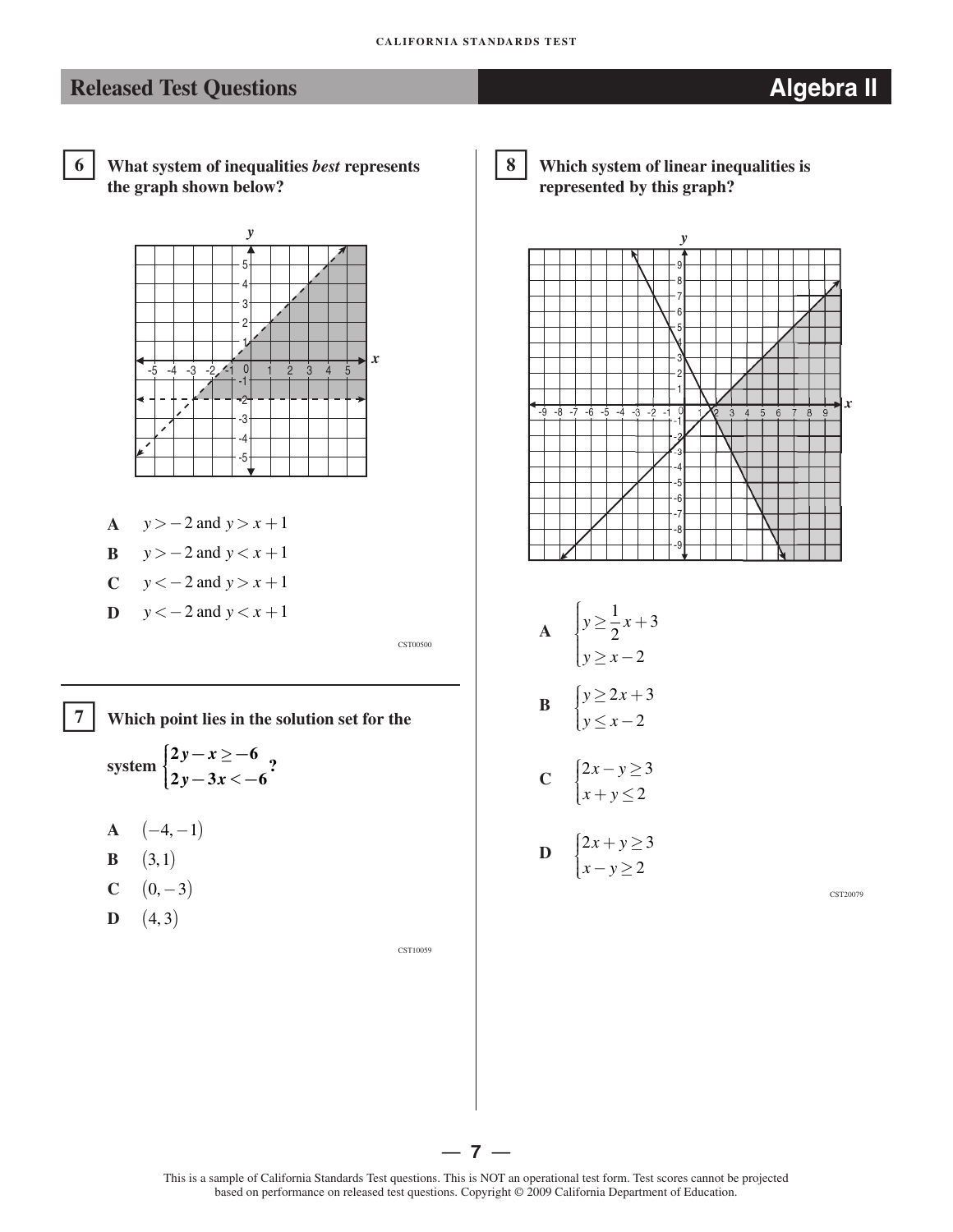#### **CALIFORNIA STANDARDS TEST**

$$
\boxed{9}
$$

�**9 What is the solution to the following system of equations?** 

$$
\begin{cases} 2x - 3y = 4 \\ 4x + y = -6 \end{cases}
$$

- **A**  $(5, -2)$
- **B**  $(-2, 5)$
- $C \quad (-1, -2)$  $D \quad (-2, -1)$

CST40078

$$
\begin{array}{|rcl|}\n\hline\n10 & 2x + 7 & 2x^4 + 21x^3 + 35x^2 - 37x + 46 \\
\hline\n\text{A} & x^3 + 7x^2 - 7x + 6 - \frac{4}{2x + 7} \\
\hline\n\text{B} & 2x^3 + 14x^2 - 14x + 12 - \frac{4}{2x + 7}\n\end{array}
$$

C 
$$
x^3 - 7x^2 + 7x - 6 + \frac{4}{2x + 7}
$$

$$
D \quad x^3 + 7x^2 - 7x + 6 + \frac{4}{2x + 7}
$$

CST00109

### �**11 Which polynomial represents**   $(3x^{2} + x - 4)(2x - 5)$ ?

- **A**  $6x^3 13x^2 13x 20$
- **B**  $6x^3 13x^2 13x + 20$
- **C**  $6x^3 + 13x^2 + 3x 20$

$$
D \quad 6x^3 + 13x^2 + 3x + 20
$$

CST10024

$$
12 \left(-2x^2 + 6x + 1\right) - 2\left(4x^2 - 3x + 1\right) =
$$
\n
$$
A \quad 6x^2 - 1
$$
\n
$$
B \quad -10x^2 - 1
$$
\n
$$
C \quad 6x^2 + 12x - 1
$$
\n
$$
D \quad -10x^2 + 12x - 1
$$
\n
$$
C \quad 6x^2 - 12x - 1
$$
\n
$$
C \quad 6x^2 - 12x - 1
$$
\n
$$
C \quad 6x^2 - 12x - 1
$$
\n
$$
C \quad 6x^2 - 12x - 1
$$

13 Which expression is equivalent to  

$$
(6y^2-2)(6y+2)?
$$

- **A**  $36y^2 4$ **B**  $36y^3 - 4$
- **C**  $36y^2 + 12y^2 + 12y 4$
- **D**  $36y^3 + 12y^2 12y 4$

CST20008

### �**14 What is the volume of the figure below?**



**A**  $x^3 + 10x^2 + 34x + 24$ **B**  $x^3 + 11x^2 + 34x + 24$  $C$   $x^3 + 10x^2 + 24x + 24$ **D**  $x^3 + 11x^2 + 24x + 24$ 

 $CST10285$ 

— **8** —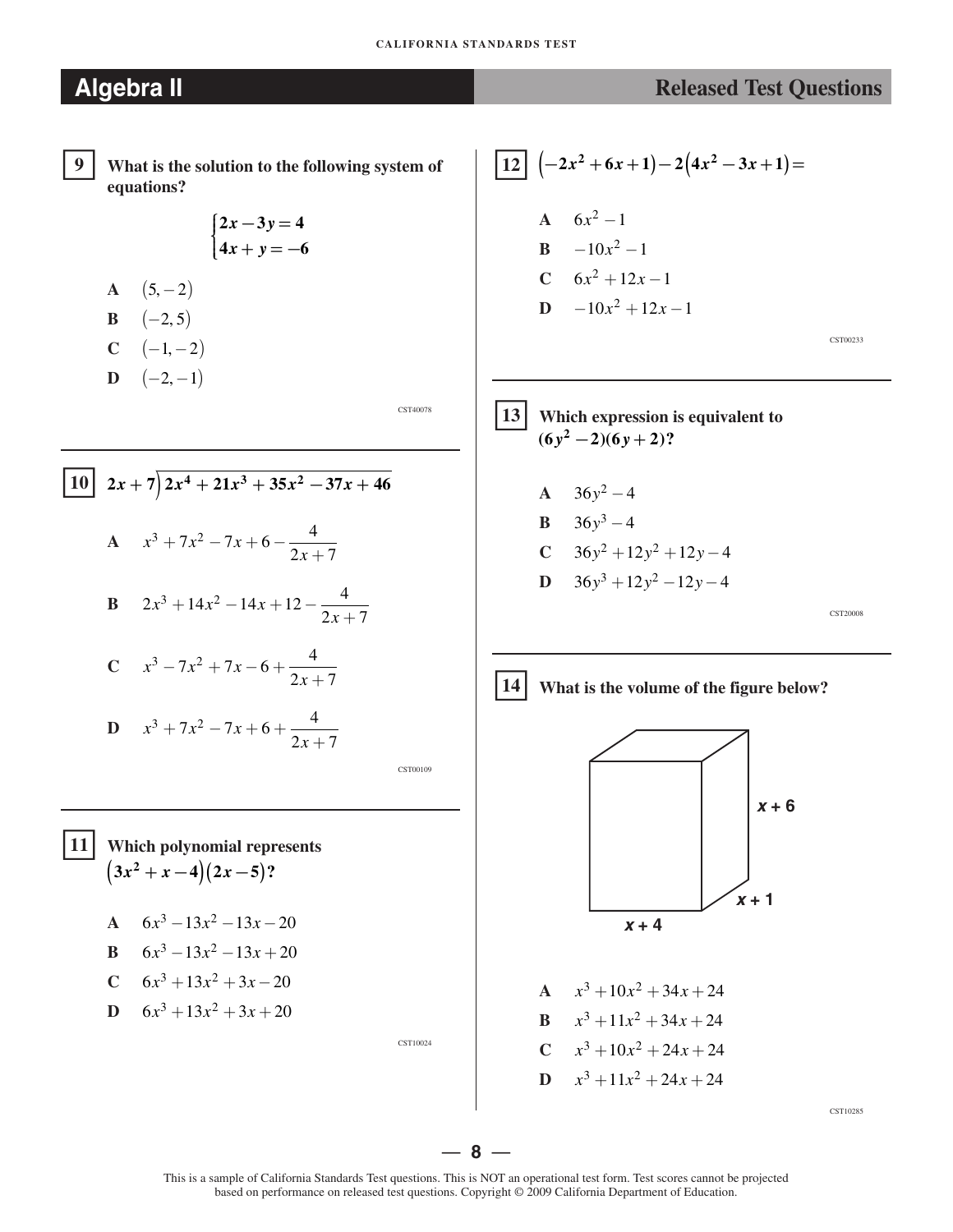15 What is 
$$
(5x^3 - 2x)(3x^2 + x - 8)
$$
?

- **A**  $5x^3 + 3x^2 x 8$
- **B**  $15x^5 x^4 42x^3 + 16x$
- **C**  $15x^5 + 5x^4 46x^3 2x^2 + 16x$
- **D**  $15x^6 35x^3 6x^2 + 14x$

CST20294

CST00118

 $8a^3 + c^3 =$ 

A 
$$
(2a + c)(2a + c)(2a + c)
$$
  
\nB  $(2a - c)(4a^2 + 2ac + c^2)$   
\nC  $(2a - c)(4a^2 + 4ac + c^2)$   
\nD  $(2a + c)(4a^2 - 2ac + c^2)$ 

**17 The total area of a rectangle is**  $4x^4 - 9y^2$ **. Which factors could represent the length times width?** 

**A** 
$$
(2x^2 - 3y)(2x^2 + 3y)
$$
  
\n**B**  $(2x^2 + 3y)(2x^2 + 3y)$   
\n**C**  $(2x - 3y)(2x - 3y)$   
\n**D**  $(2x + 3y)(2x - 3y)$ 

CST10028

CST10030

�**18 Which product of factors is equivalent to**   $(x+1)^2 - y^2$ ?

- **A**  $(x+1+y)^2$
- **B**  $(x+1-y)^2$
- **C**  $(x-1+y)(x-1-y)$
- **D**  $(x+1+y)(x+1-y)$

�**<sup>19</sup> Which expression shows the complete factorization of**  $12x^2 - 147$ **?** 

- **A**  $(3x-7)(4x+2)$ **B**  $(4x-21)(3x+7)$
- **C**  $12(x-7)(x+7)$
- **D**  $3(2x-7)(2x+7)$

CST20117

20  
\n25
$$
x^2
$$
 - 40xy + 16y<sup>2</sup> =  
\nA  $(5x-4y)^2$   
\nB  $(5x+10-4y)^3$   
\nC  $5(5x-4y)^2$   
\nD  $5(4xy)^2$ 

CST20068

21 
$$
\frac{x+3}{x+5} + \frac{6}{x^2+3x-10} =
$$
  
\nA 
$$
\frac{x^2+x}{x^2+3x-10}
$$
  
\nB 
$$
\frac{7x-9}{x^2+3x-10}
$$
  
\nC 
$$
\frac{x^2+x+12}{x^2+3x-10}
$$
  
\nD 
$$
\frac{x^2+x+1}{x^2+3x-10}
$$

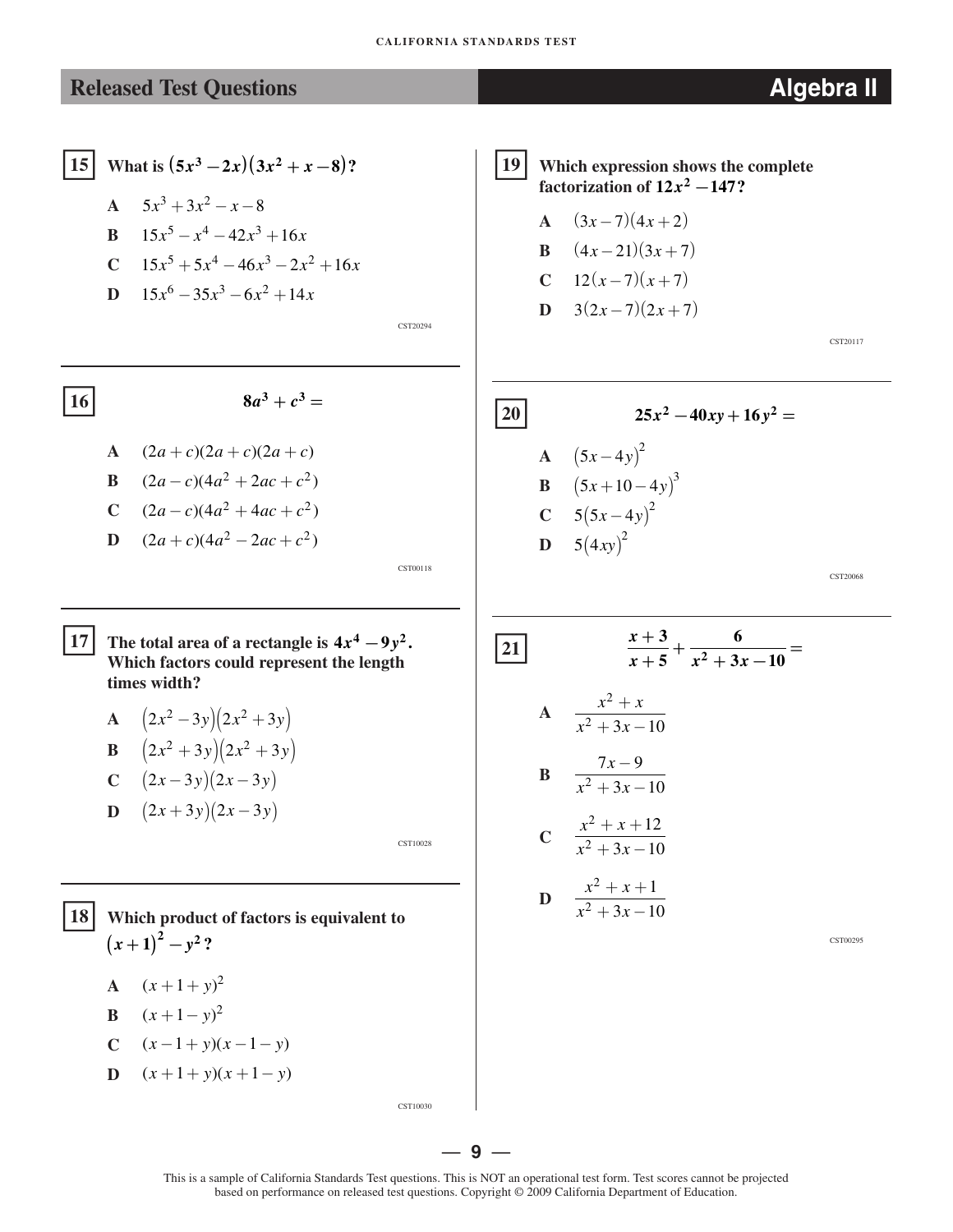#### **CALIFORNIA STANDARDS TEST**

| <b>Algebra II</b>                                                            | <b>Released Test Questions</b>                                                             |
|------------------------------------------------------------------------------|--------------------------------------------------------------------------------------------|
| Which is a simplified form of $\frac{3a^2b^3c^{-2}}{(a^{-1}b^2c)^3}$ ?<br>22 | $rac{x^2+4x}{x+3}$ $\cdot$ $rac{x^2-9}{x^2+x-12}$ =<br>$\boxed{25}$                        |
| A $\frac{3a^5}{b^3c^5}$                                                      | $A \quad 1$                                                                                |
| <b>B</b> $\frac{3ab}{c^5}$                                                   | $\bf{B}$<br>$\boldsymbol{x}$                                                               |
| <b>C</b> $\frac{3}{b^2c^5}$                                                  | $C$ $x+4$                                                                                  |
| <b>D</b> $\frac{3}{ab^3c^5}$                                                 | <b>D</b> $\frac{x+3}{x-3}$                                                                 |
| CST00267                                                                     | CST10043                                                                                   |
| What is $\frac{20x^{-4}}{27y^2} \div \frac{8x^{-3}}{15y^{-5}}$ ?<br>23       | 26<br>What is the simplest form of<br>$\frac{5x^3y+20x^2y^2+20xy^3}{2}$ ?                  |
| A $\frac{32y^3}{81x}$                                                        | 5xy                                                                                        |
| $\frac{32}{81xy^7}$<br>$\, {\bf B}$                                          | <b>A</b> $(x+2)^2$<br><b>B</b> $(x+2y)^2$<br><b>C</b> $x^2 + y^2$<br><b>D</b> $x^2 + 4y^2$ |
| <b>C</b> $\frac{25y^3}{18x}$                                                 | CST10049                                                                                   |
| 25<br>D<br>$\overline{18xy^7}$<br>CST20321                                   | $\frac{2x^2-10x}{x^2+8x+16}$ $\bullet$ $\frac{4x+16}{x^2-25}$ =<br>27                      |
| Which product is equivalent to $\frac{4x^2-16}{2-x}$ ?                       | $\frac{8x}{(x+4)(x-5)}$<br>$\boldsymbol{\rm A}$                                            |
| $4(x-2)$<br>$\mathbf{A}$                                                     | $\frac{2x+4}{(x+4)(x+5)}$<br>B                                                             |
| $4(x+2)$<br>B<br>$C = -4(x-2)$                                               | $\frac{8x}{(x+4)(x+5)}$<br>$\mathbf C$                                                     |
| $-4(x+2)$<br>D<br>CST10041                                                   | $\frac{2x+4}{x^2+20}$<br>$\mathbf D$                                                       |
|                                                                              | CST20307                                                                                   |

 $-10 -$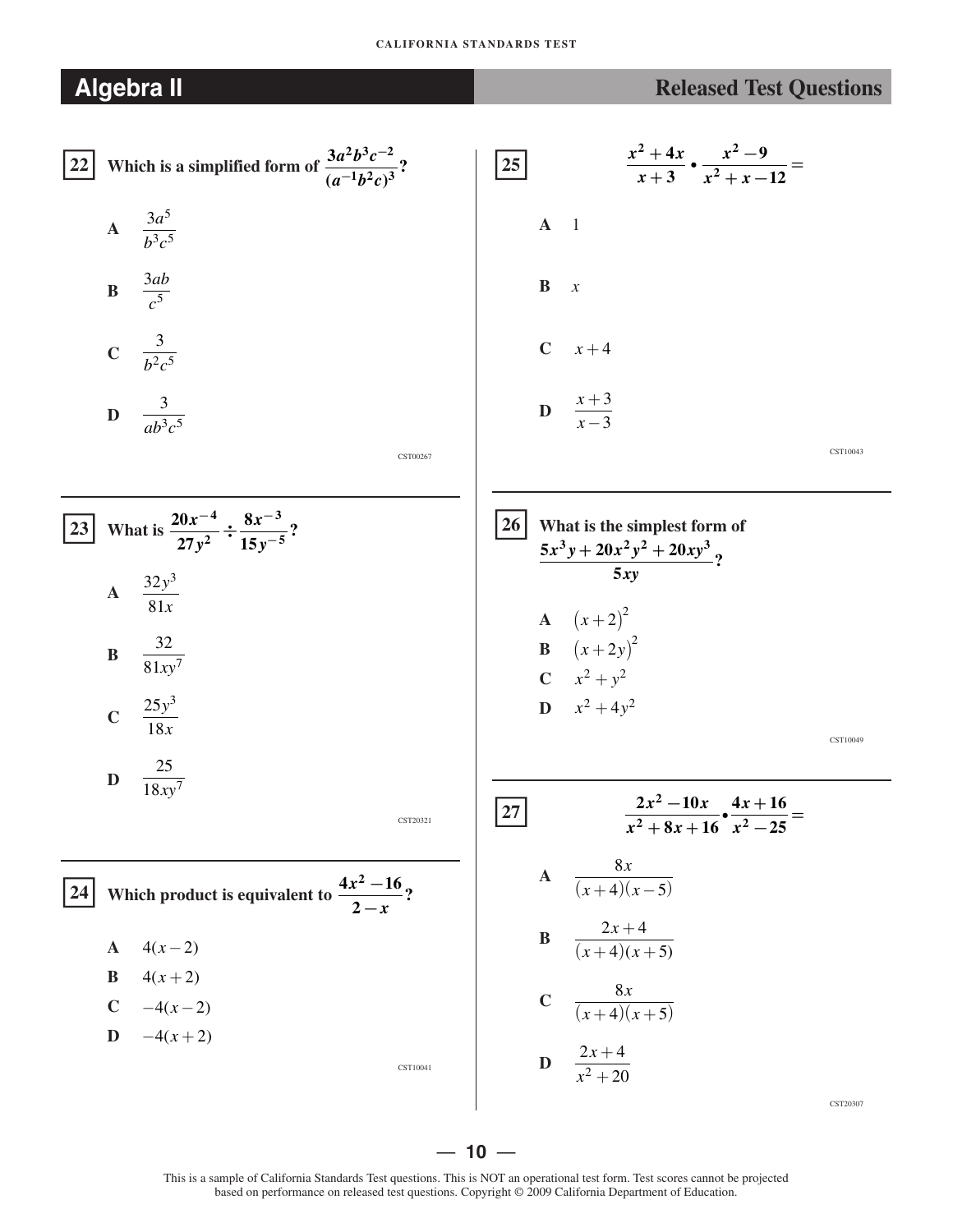$$
\frac{4(x+y)}{5x^2y^3} \div \frac{-2x-2y}{10} =
$$

$$
A = -\frac{4}{x^2y^3}
$$

$$
\mathbf{B} = \frac{4}{x^2 y^3}
$$

C 
$$
-\frac{4(x+y)}{x^2y^3(x-y)}
$$
  
D  $\frac{4(x+y)^2}{5x^2y^3}$ 

CST20308



#### **29** If  $i = \sqrt{-1}$ , which point shows the location of  $5 - 2i$  on the plane?



- **A** point *A*
- **B**  $\text{point } B$
- **C** point *C*
- **D** point *D*



31 **Which of the following complex numbers is represented by the point on the graph below?** 



- **A**  $4 + 3i$
- **B**  $4 3i$
- $C \t 3 4i$
- **D**  $3 + 4i$

CST30142



This is a sample of California Standards Test questions. This is NOT an operational test form. Test scores cannot be projected based on performance on released test questions. Copyright © 2009 California Department of Education.

— **11** —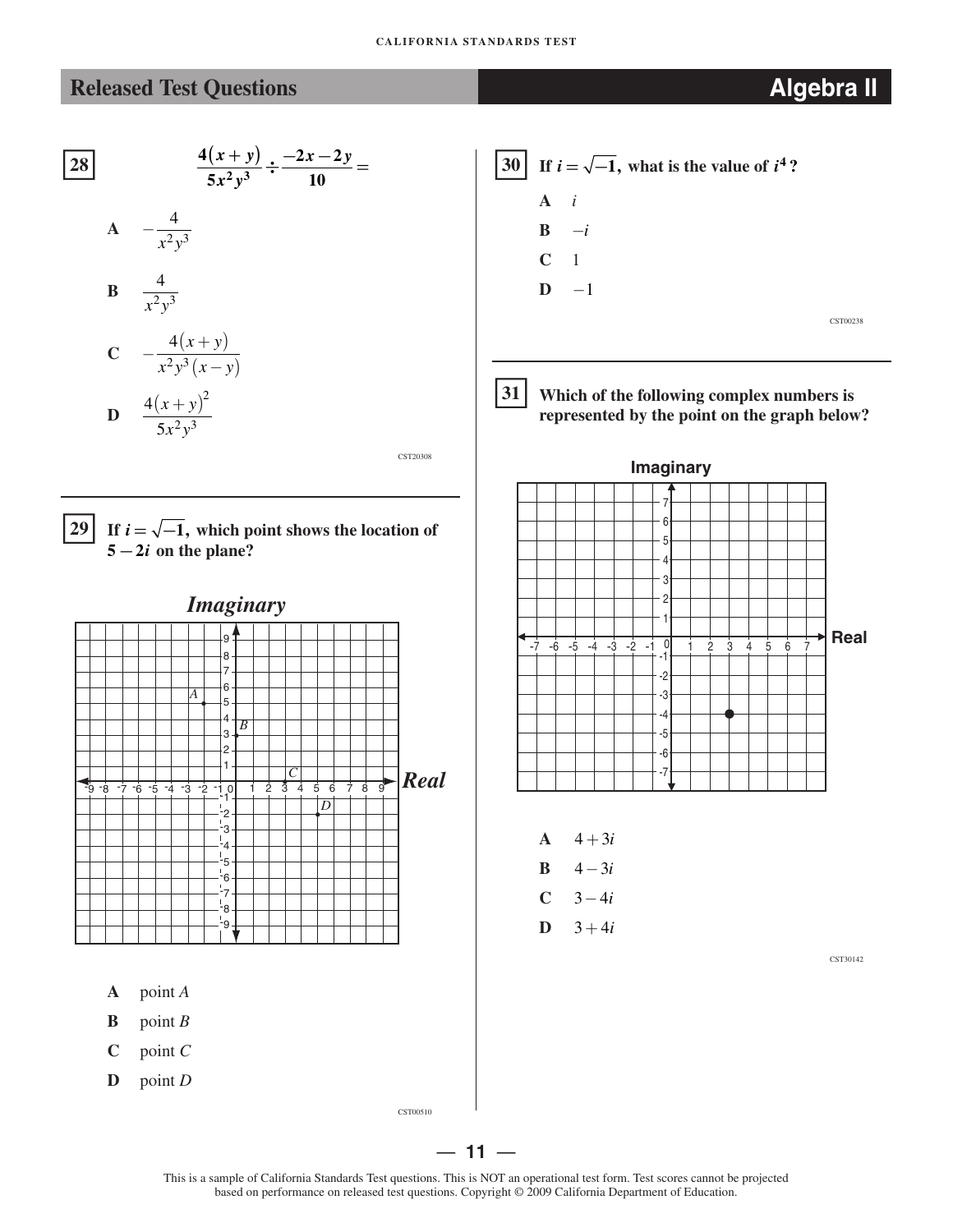#### **CALIFORNIA STANDARDS TEST**

| 32 | $\mathbf{A}$ | If $i = \sqrt{-1}$ , then $4i(6i) =$<br>- 48       |          |
|----|--------------|----------------------------------------------------|----------|
|    | $B$ 24       | $C \t -24$                                         |          |
|    |              | $D -48$                                            |          |
|    |              |                                                    | CST00512 |
|    |              | 33 What is an equivalent form of $\frac{2}{3+i}$ ? |          |
|    |              | A $\frac{3-i}{4}$                                  |          |
|    |              | $\mathbf{B} = \frac{3-i}{5}$                       |          |
|    |              | C $\frac{4-i}{4}$                                  |          |
|    |              | D $\frac{4-i}{5}$                                  |          |
|    |              |                                                    | CST10040 |

� **34 What is the product of the complex numbers**   $(3+i)$  and  $(3-i)$ ?

- **A** 8
- **B** 10
- $C = 9 i$
- **D**  $10 6i$

CST10038

35 If 
$$
i = \sqrt{-1}
$$
 and a and b are non-zero real  
\nnumbers, what is  $\frac{1}{a + bi}$ ?  
\n  
\nA  $\frac{a + bi}{a^2 + b^2}$   
\nB  $\frac{a - bi}{a^2 + b^2}$   
\nC  $\frac{a + bi}{a^2 - b^2}$   
\nD  $\frac{a - bi}{a^2 - b^2}$   
\n36 Which expression represents  
\n $(-3 - 2i) - (-5 + i)$ ?  
\nA  $-8 - 3i$   
\nB  $-8 - i$ 

CST10040

**D**  $2 - 3i$ 

 $|37|$ **37 What is the sum of the complex numbers**   $(12 - 5i)$  and  $(-3 + 4i)$ ?

**A** 9−*i* 

 $C$   $2-i$ 

- **B** 15−9*i*
- $C \quad -16 + 63i$
- **D**  $9 9i$

CST20301

CST10036

— **12** —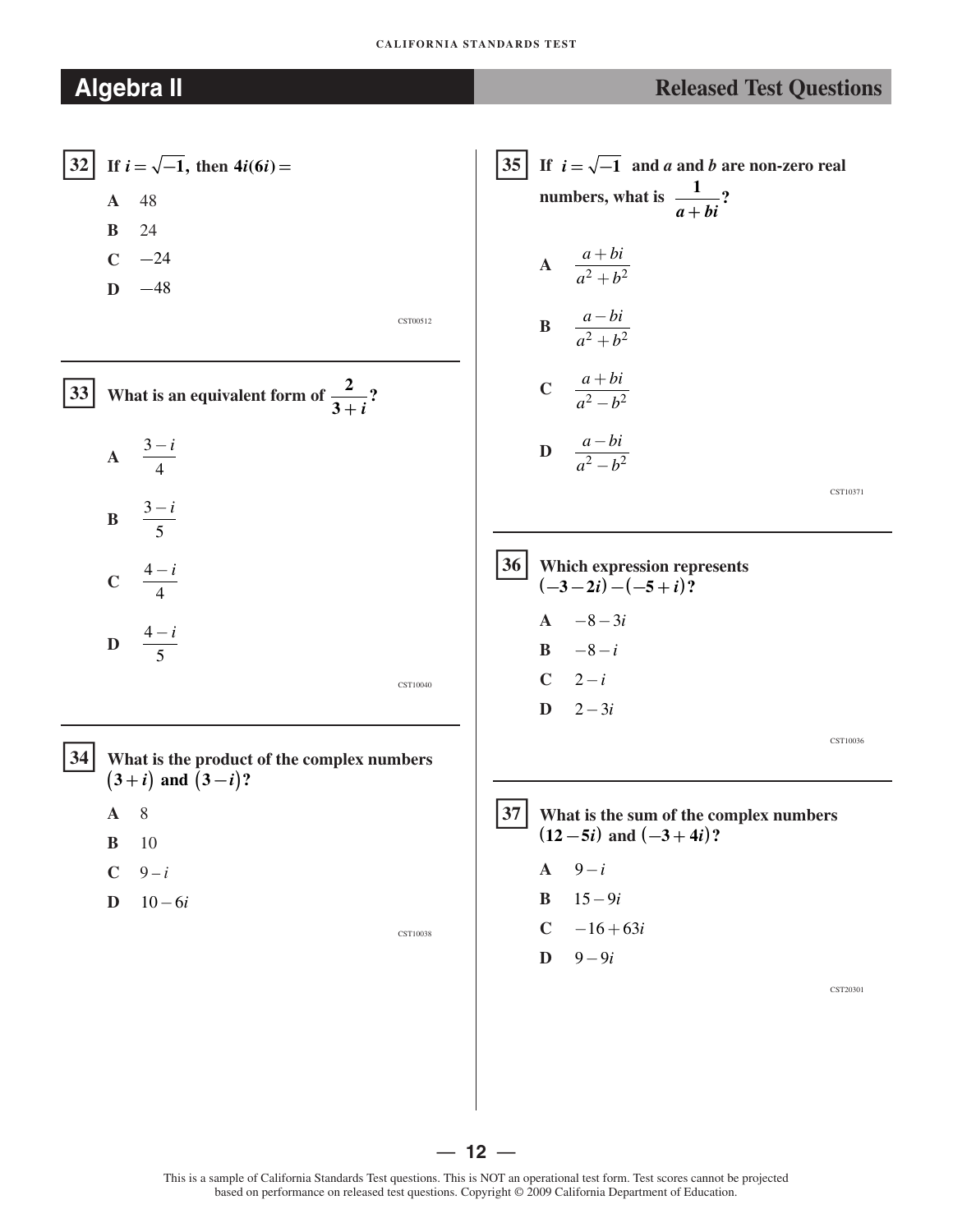#### �**<sup>38</sup> What are the solutions to the equation**   $x^2 + 2x + 2 = 0$ ?

$$
A \quad x = 0; x = -2
$$

$$
\mathbf{B} \qquad x = 0; x = -2i
$$

C 
$$
x = -1 + i
$$
;  $x = -1 - i$ 

$$
D \quad x = -1 + 2\sqrt{2}; x = -1 - 2\sqrt{2}
$$

CST00114

# $39$ **39 What are the solutions to the equation**   $1 + \frac{1}{x^2} = \frac{3}{x}$ ? **A**  $x = \frac{3}{2} + \frac{\sqrt{5}}{2}$ ;  $x = \frac{3}{2} - \frac{\sqrt{5}}{2}$ **B**  $x=3+\frac{\sqrt{5}}{2}$ ;  $x=3-\frac{\sqrt{5}}{2}$ **C**  $x = \frac{3}{2} + \frac{\sqrt{13}}{2}$ ;  $x = \frac{3}{2} - \frac{\sqrt{13}}{2}$ **D**  $x=3+\frac{\sqrt{13}}{2}; x=3-\frac{\sqrt{13}}{2}$

CST00197

# �**40 There are two numbers with the following**

- **1) The second number is 3 more than the first number.** 
	- **2) The product of the two numbers is 9 more than their sum.**

**Which of the following represents possible values of these two numbers?** 

 $A \quad -6, -3$ **B**  $-4,-1$  $C \t -1, 4$ **D**  $-3,6$ 

**properties.** 

CST20109

**41 Jenny is solving the equation**  $x^2 - 8x = 9$  **by completing the square. What number should be added to both sides of the equation to complete the square?** 

- **A** 2
- **B** 4
- **C** 8
- **D** 16

CST00508



— **13** —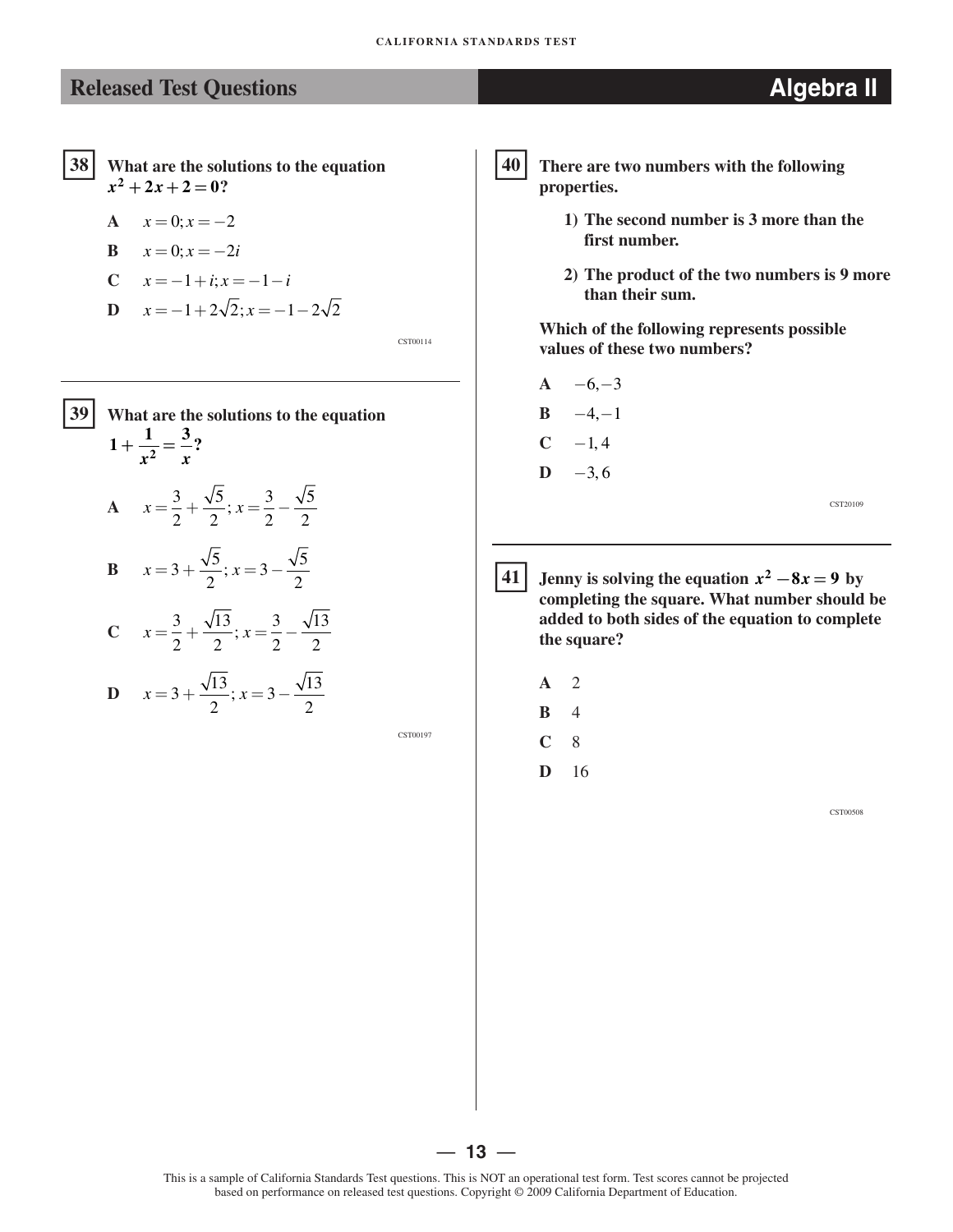# **Algebra II** *Released Test Questions*

- �**42 Two consecutive positive integers have the property that one integer times twice the other equals 612. What is the sum of these two integers?** 
	- **A** 33
	- **B** 35
	- **C** 37
	- **D** 39

�**<sup>43</sup> What are the solutions to the equation**   $x^2 - 6x + 5 = -8$ ?

- **A**  2 and 3
- **B**  2*i* and 3*i*
- **C**  $3+2\cdot3$  and  $3-2\cdot3$
- **D**  $3 + 2i$  and  $3 2i$

CST20325

CST00206

- �**<sup>44</sup> Which of the following** *most* **accurately describes the translation of the graph**   $y = (x + 3)^2 - 2$  to the graph of  $y = (x - 2)^2 + 2$ ?
	- **A** up 4 and 5 to the right
	- **B** down 2 and 2 to the right
	- **C** down 2 and 3 to the left
	- **D** up 4 and 2 to the left

CST10074

�**<sup>45</sup> Which of the following sentences is true about the graphs of**  $y = 3(x - 5)^{2} + 1$  and  $y = 3(x + 5)^2 + 1$ ?

- **A**  Their vertices are maximums.
- **B**  The graphs have the same shape with different vertices.
- **C**  The graphs have different shapes with different vertices.
- **D**  One graph has a vertex that is a maximum, while the other graph has a vertex that is a minimum.

CST10294

#### �**46 What are the** *x***-intercepts of the graph of**   $y = 12x^2 - 5x - 2?$

**A** 1 and 
$$
-\frac{1}{6}
$$
  
\n**B** -1 and  $\frac{1}{6}$   
\n**C**  $\frac{2}{3}$  and  $-\frac{1}{4}$   
\n**D**  $-\frac{2}{3}$  and  $\frac{1}{4}$ 

CST00297

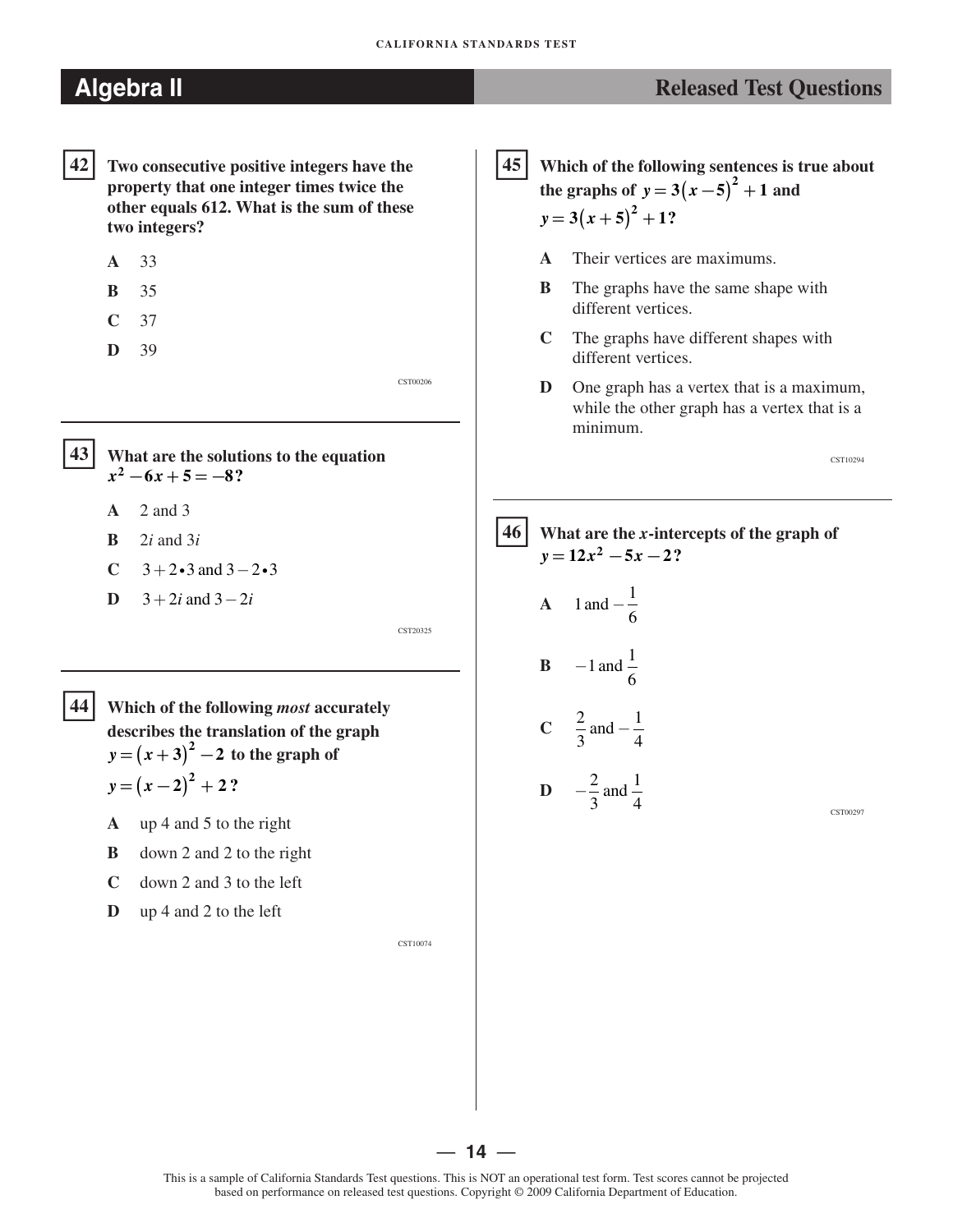# **Released Test Questions** *Algebra II* **<b>Algebra II**



**47 Which is the graph of**  $y = -2(x-1)^2 + 1$ **?** 



CST10292

#### $-15 -$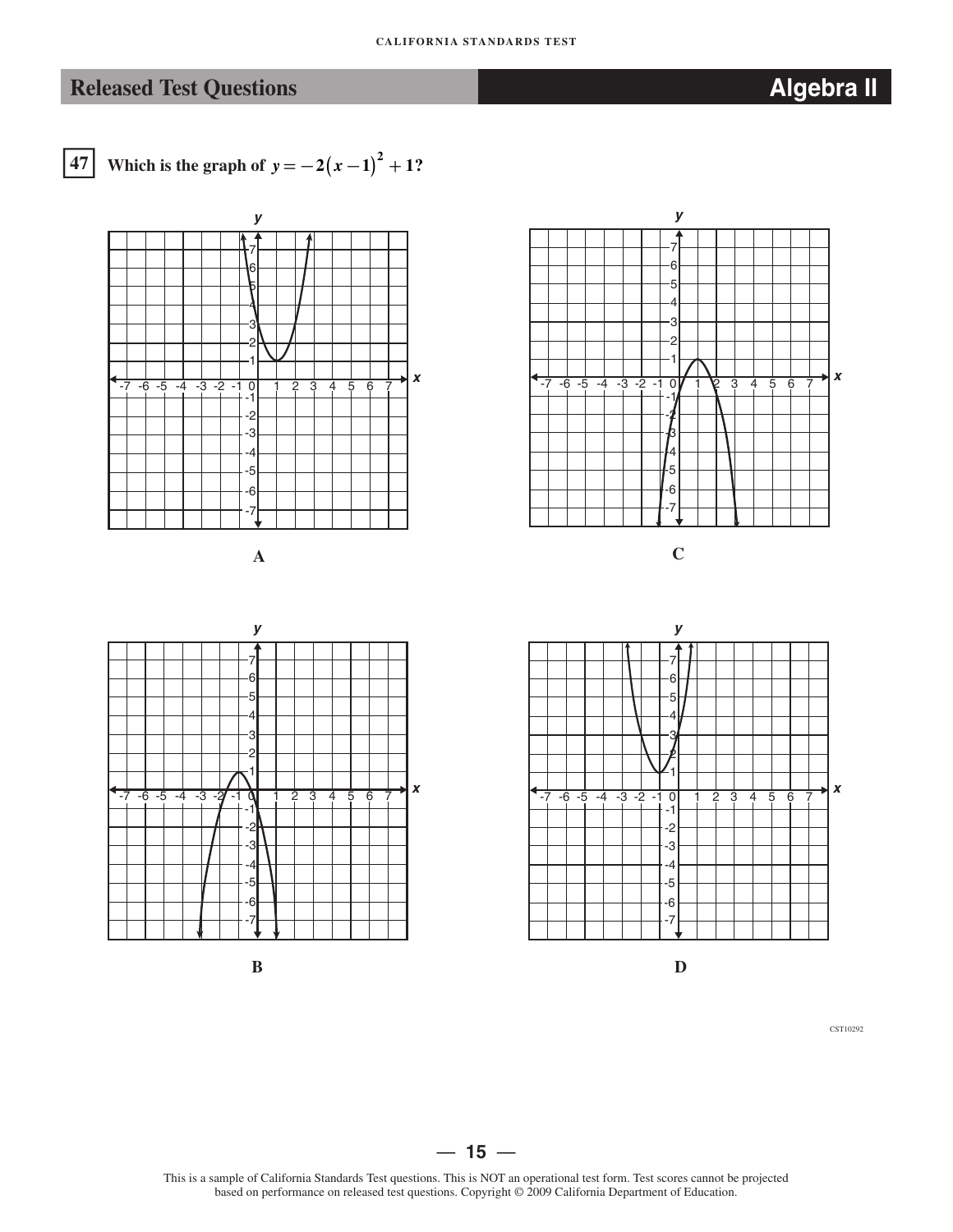- �**48 Which ordered pair is the vertex of**   $f(x) = x^2 + 6x + 5$ ?
	- $A \quad (-3, -4)$
	- **B**  $(-2, -3)$
	- $C \t(-1, 0)$
	- $D (0, -5)$

CST10084

**49** The graph of 
$$
\left(\frac{x}{2}\right)^2 - \left(\frac{y}{3}\right)^2 = 1
$$
 is a hyperbola.

**Which set of equations represents the** 

**asymptotes of the hyperbola's graph?** 

 $y = \frac{3}{2}x, y = -\frac{3}{2}x$  $2^{\frac{1}{2}}$  2 **B**  $y = \frac{2}{3}x, y = -\frac{2}{3}x$  $3^{3}$  3 **C**  $y = \frac{1}{2}x, y = -\frac{1}{2}x$  $2^{\frac{1}{2}}$  2 **D**  $y = \frac{1}{2}x, y = -\frac{1}{2}x$  $3^{3}$   $3^{3}$ 

CST10304

### **Algebra II** *Released Test Questions*

�**50 Which of the following represents a parabola?** 

$$
A \quad x^2 + y^2 = r^2
$$

**B** 
$$
\frac{y^2}{a^2} + \frac{x^2}{b^2} = 1
$$

$$
C \quad 4px = y^2
$$

$$
D \quad \frac{y^2}{a^2} - \frac{x^2}{b^2} = 1
$$

CST20065

#### $\begin{cases} 51 \ \end{cases}$   $4x^2 - 5y^2 - 16x - 30y - 9 = 0$

**What is the standard form of the equation of the conic given above?** 

 $A = \frac{(x-4)^2}{4!} - \frac{(y-3)^2}{4} = 1$ 11 4 **B**  $\frac{(y+3)^2}{4} - \frac{(x-2)^2}{5} = 1$ 4 5  $C \frac{(y-3)^2}{6} - \frac{(x+2)^2}{2} = 1$ 6 9 **D**  $\frac{(x-4)^2}{11} + \frac{(y-3)^2}{1} = 1$ 11 4

CST00146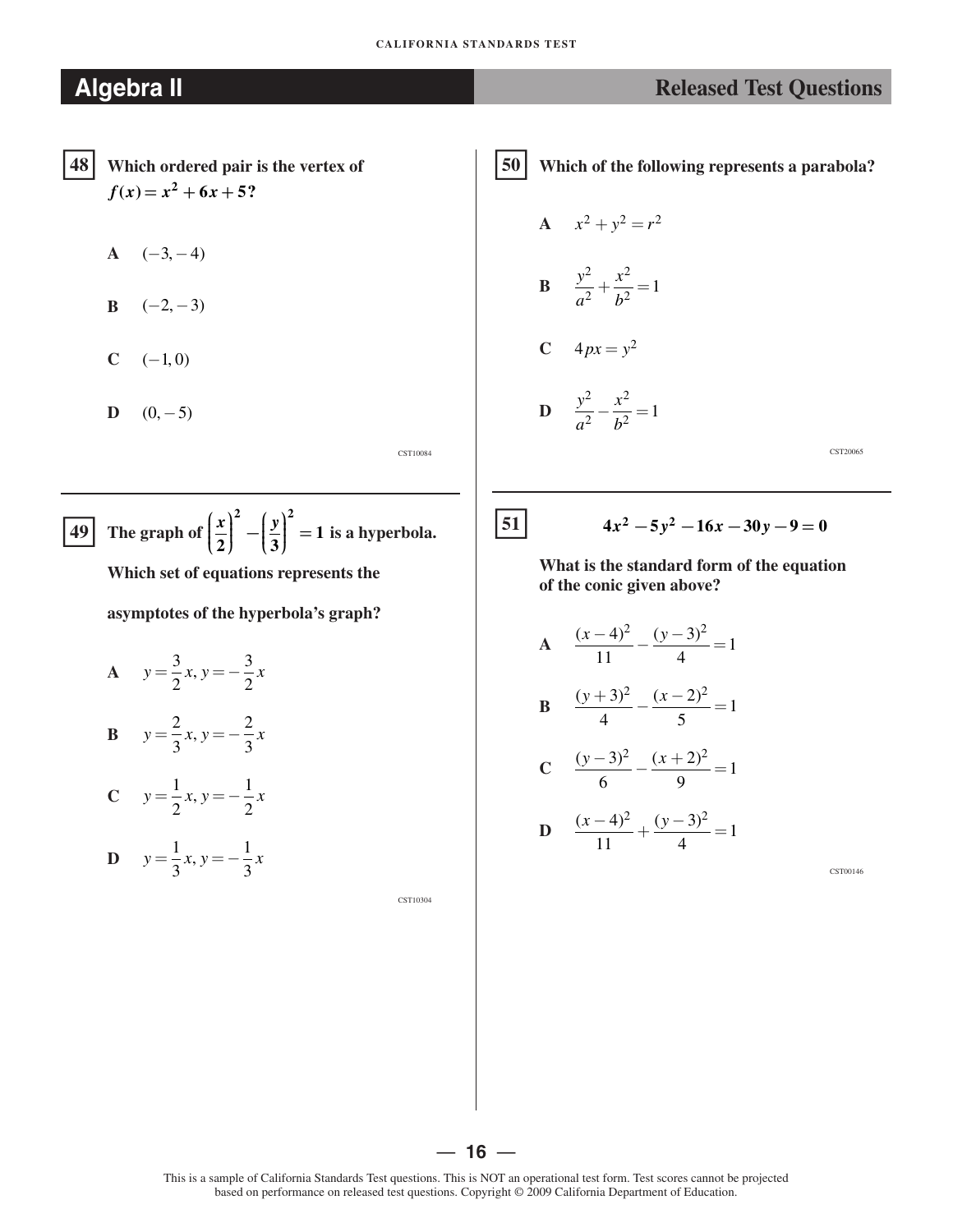�**52 Which statement describes the graph of the equation**  $x^2 + y^2 + 4x - 6y - 3 = 0$ ? **A** a hyperbola with center  $(-2, 3)$  and vertices  $(4, -3)$  and  $(-4, 3)$ **B** a hyperbola with center  $(-2, 3)$  and vertices  $(2, -3)$  and  $(3, -2)$ **C** a circle with center  $(-2, 3)$  and radius 8 **D** a circle with center  $(-2, 3)$  and radius 4 CST20127 **53** What is the solution to the equation  $5^x = 17$ ? A  $x=2$ **B**  $x = \log_{10} 2$ **C**  $x = \log_{10} 17 + \log_{10} 5$ **D**  $x = \frac{\log_{10} 17}{16}$  $\log_{10} 5$ CST00132 **54** If  $\log_{10} x = -2$ , what is the value of *x* ? **A**  $x = -\sqrt{\frac{1}{10}}$ **B**  $x = \sqrt{\frac{1}{10}}$ **C**  $x = \frac{1}{100}$  $\mathbf{D} \quad x = 100$ CST10255 **1 55** Which equation is equivalent to  $\log_3 \frac{1}{9} = x$ ? A  $\frac{1}{2}^3 = x^3$ 9 **B**  $\left(\frac{1}{9}\right)^3 = x$ **C**  $3^x = \frac{1}{2}$ **D**  $3^{\frac{1}{9}} = x$ CST10151 **56** If  $\log_{x} y = 2$ , which of the following is true? **A**  $y = x^2$  $\mathbf{B} \qquad y = 2x$ **C**  $x = y^2$  $\mathbf{D} \qquad x = 2y$ CST00516 �**57 Which is the first** *incorrect* **step in simplifying**  $\log_4 \frac{4}{64}$ ? **Step 1:**  $\log_4 \frac{4}{64} = \log_4 4 - \log_4 64$  $Step 2: = 1 - 16$  $Step 3: = -15$ **A** Step 1 **B** Step 2 **C** Step 3 **D** Each step is correct. CST00517

— **17** —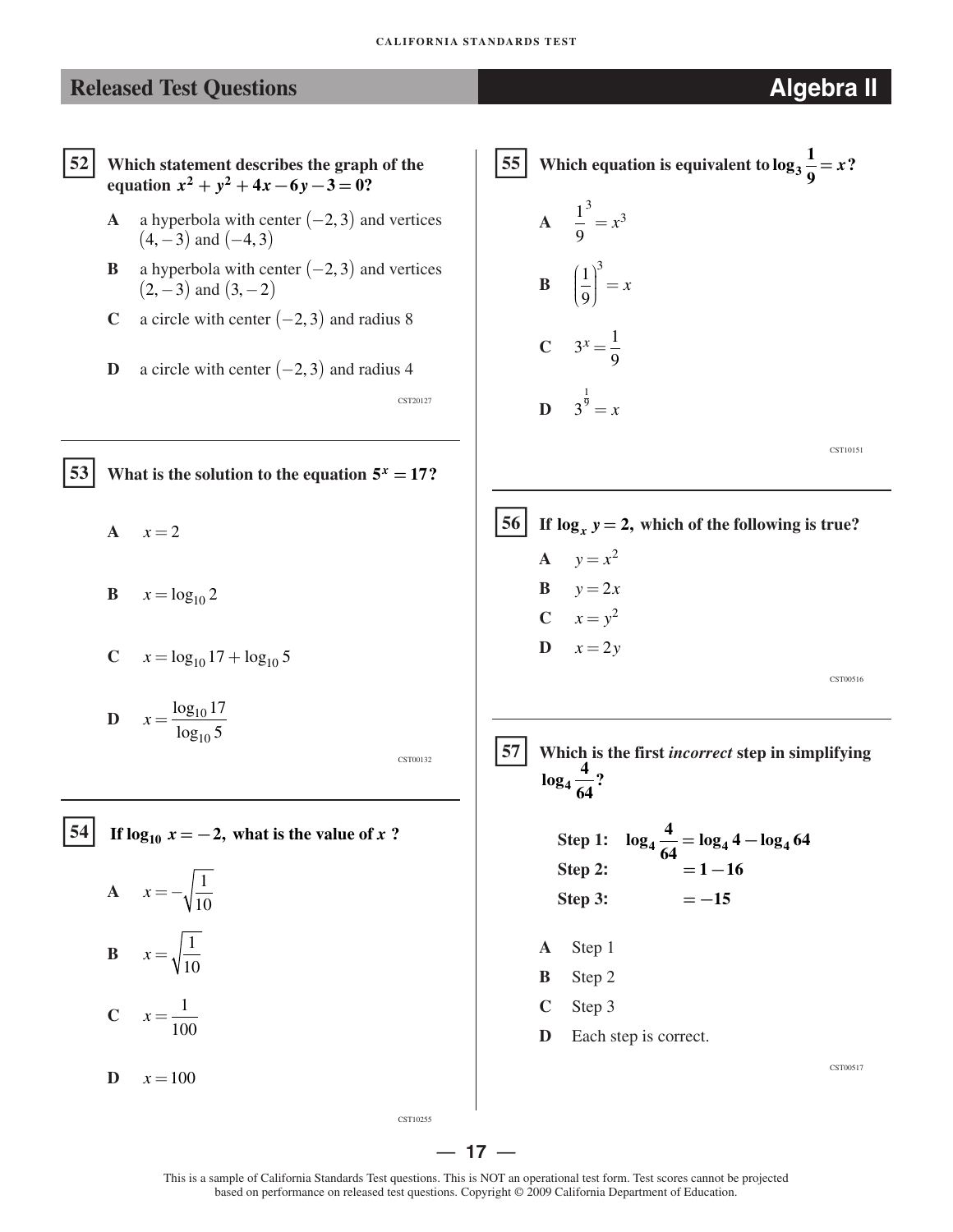**58 Jeremy, Michael, Shanan, and Brenda each worked the same math problem at the chalkboard. Each student's work is shown below. Their teacher said that while two of them had the correct answer, only one of them had arrived at the correct conclusion using correct steps.**  58

Jeremy's work  
\n
$$
x^3 x^{-7} = \frac{x^3}{x^{-7}}
$$
  
\n $= x^{10}, x \neq 0$   
\n  
\n**Shanan's work**  
\n $x^3 x^{-7} = \frac{x^3}{x^7}$   
\n $= \frac{1}{x^4}, x \neq 0$ 

| Michael's work                    | Brenda's work                  |
|-----------------------------------|--------------------------------|
| $x^3 x^{-7} = \frac{x^3}{x^{-7}}$ | $x^3 x^{-7} = \frac{x^3}{x^7}$ |
| $= x^{-4}, x \neq 0$              | $= x^4, x \neq 0$              |

#### **Which is a completely correct solution?**

- **A** Jeremy's work
- **B** Michael's work
- **C** Shanan's work
- **D** Brenda's work

CST10301

### **Algebra II** *Released Test Questions*

�**59 A student showed the following steps in his solution of the equation below, but his answer was not correct.** 

$$
\log_5(2x^2 - 3x + 1) - \log_5(x - 1) + \log_5 125 = 6
$$

**Step 1: log**<sub>5</sub>  $(2x-1)(x-1)-\log_5(x-1)+3=6$ **Step 2:**   $\log_5 (2x-1)(x-1)-\log_5 (x-1)=3$  $Step 3: log_5(x-1) = 3$ **Step 4:** *x* **− =1 125 Step 5:** *x* **= 126** 

#### **In which step did he make his first error?**

- **A** Step 1
- **B** Step 2
- **C** Step 3
- **D** Step 4

CST10336

CST00139

### �**60 Which is the first** *incorrect* **step in simplifying**   $(x^2)^3 - (x^5)^{-1}$ ?

**1:**  $(x^2)^3 - (x^5)^{-1} = x^6 - x^{-5}$ **1 Step 2: <sup>=</sup>** *<sup>x</sup>***6 <sup>−</sup>** *x* **5 Step 3:**  $=$   $\frac{x^6}{x^5}$ Step 4:  $= x$ **A** Step 1 **B** Step 2 **C** Step 3 **D** Step 4

— **18** —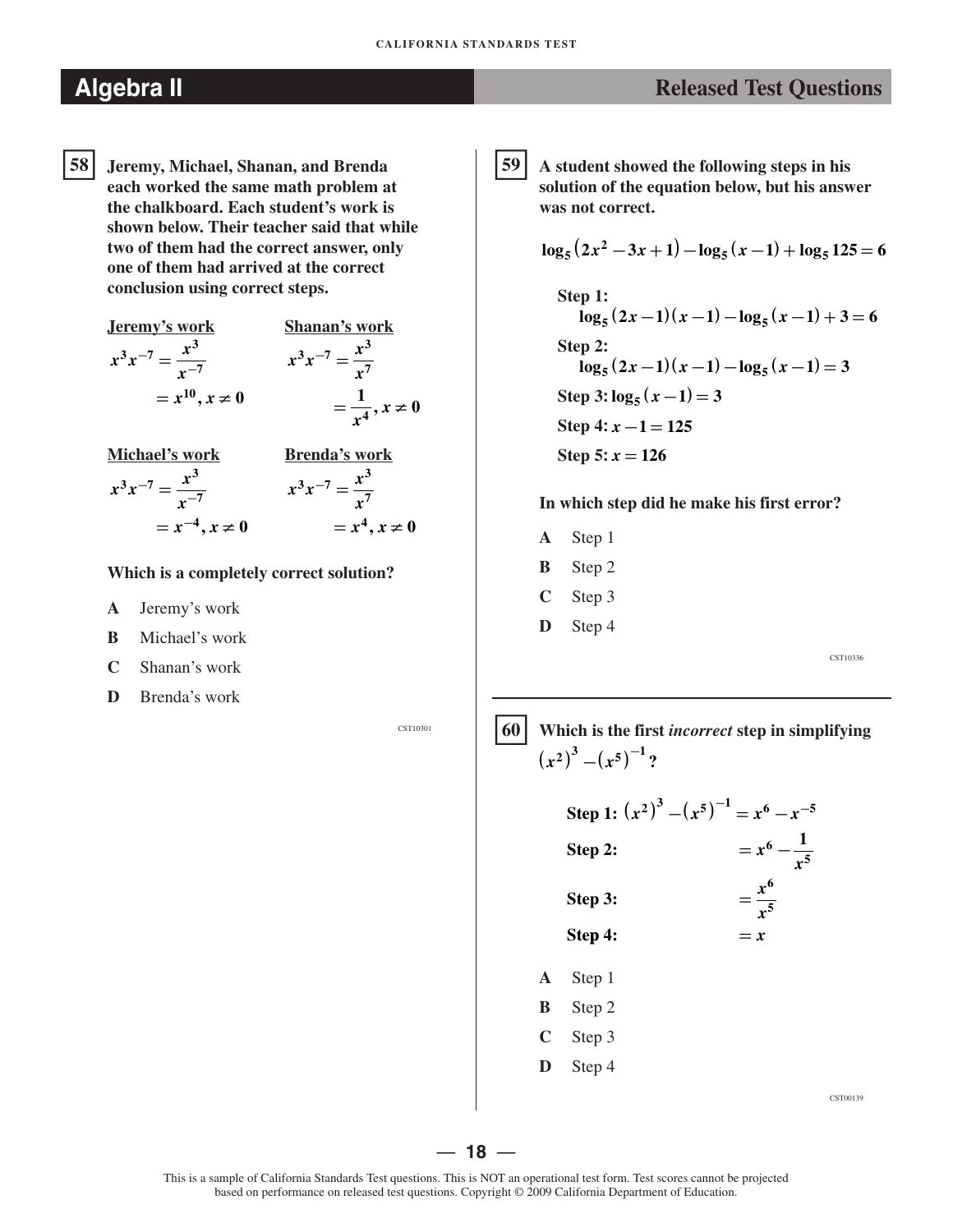61 **61 A certain radioactive element decays over time according to the equation**  $y = A\left(\frac{1}{2}\right)^{\frac{t}{300}},$ **where A = the number of grams present initially and**  $t =$  **time in years. If 1000 grams were present initially, how many grams will** 

#### **remain after 900 years?**

- **A** 500 grams
- **B** 250 grams
- **C** 125 grams
- **D** 62.5 grams

62 **62 Bacteria in a culture are growing exponentially with time, as shown in the table below.**

#### **Bacteria Growth**

| Day | <b>Bacteria</b> |
|-----|-----------------|
|     | 100             |
|     | 200             |
|     | 400             |

**Which of the following equations expresses the number of bacteria,** *y***, present at any time,** *t***?**

**A**  $y=100+2^t$ 

$$
\mathbf{B} \qquad y = (100) \cdot (2)^t
$$

$$
C \qquad y = 2^t
$$

**D**  $y = (200) \cdot (2)^t$ 

CST10253

If the equation  $y = 2^x$  is graphed, which of **the following values of** *x* **would produce a point closest to the** *x***-axis?**



# $64$

CST00367

 **64 Which table below correctly describes points of the exponential function**  $f(x) = 3^{-x} - 2$ ?

| X    | $-2$  |   | 0 |
|------|-------|---|---|
| f(x) | $-18$ | 6 | ク |

**B**

**A**

|      | $ \sim$ |     |     |
|------|---------|-----|-----|
| f(x) |         | - 5 | . . |

**C**

*x* |  $-2$  |  $-1$  | 0  $f(x)$   $-1\frac{8}{9}$   $-1\frac{2}{3}$   $-1$ 

**D**

|      | - 2 |  |
|------|-----|--|
| f(x) |     |  |

CST20196

— **19** —

CST20145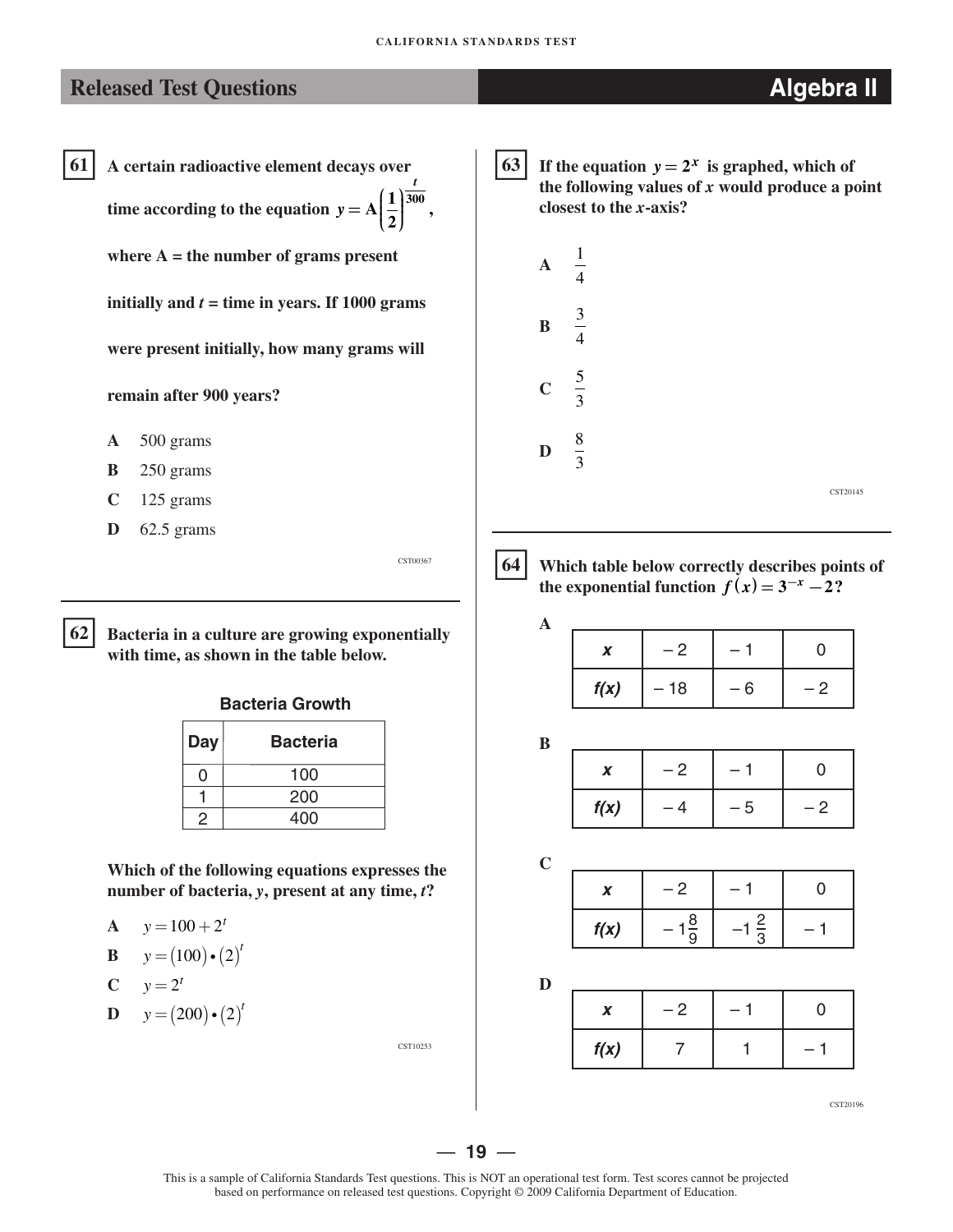| <b>Released Test Questions</b>                                                                                                                                                                                                          |
|-----------------------------------------------------------------------------------------------------------------------------------------------------------------------------------------------------------------------------------------|
| 68<br>What is the value of $log_{3}27$ ?<br>2<br>$\mathbf{A}$<br>3<br>B<br>$\mathbf C$<br>6<br>D<br>9<br>CST00519                                                                                                                       |
| 69<br>If $\log 2 \approx 0.301$ and $\log 3 \approx 0.477$ , what is the<br>approximate value of log 72?                                                                                                                                |
| 0.051<br>$\mathbf{A}$<br>0.778<br>B<br>$\mathbf C$<br>0.861<br>D<br>1.857                                                                                                                                                               |
| CST10362                                                                                                                                                                                                                                |
| 70 <br>Which of the following is a simplified form of<br>the expression $log_{21} 5 + log_{21} 4 - log_{21} 2$ ?                                                                                                                        |
| $log_{21}10$<br>$\mathbf{A}$<br>$log_{10} 21$<br>B<br>$\mathbf C$<br>$\log_{21} 7$<br>$\mathbf D$<br>$\log_7 21$                                                                                                                        |
| CST40061<br>71<br>If x is a real number, for what values of x is the<br>equation $\frac{3x-9}{3} = x-3$ true?<br>all values of $x$<br>A<br>some values of $x$<br>B<br>no values of $x$<br>C<br>impossible to determine<br>D<br>CST00032 |
|                                                                                                                                                                                                                                         |

This is a sample of California Standards Test questions. This is NOT an operational test form. Test scores cannot be projected based on performance on released test questions. Copyright © 2009 California Department of Education.

 $-20 -$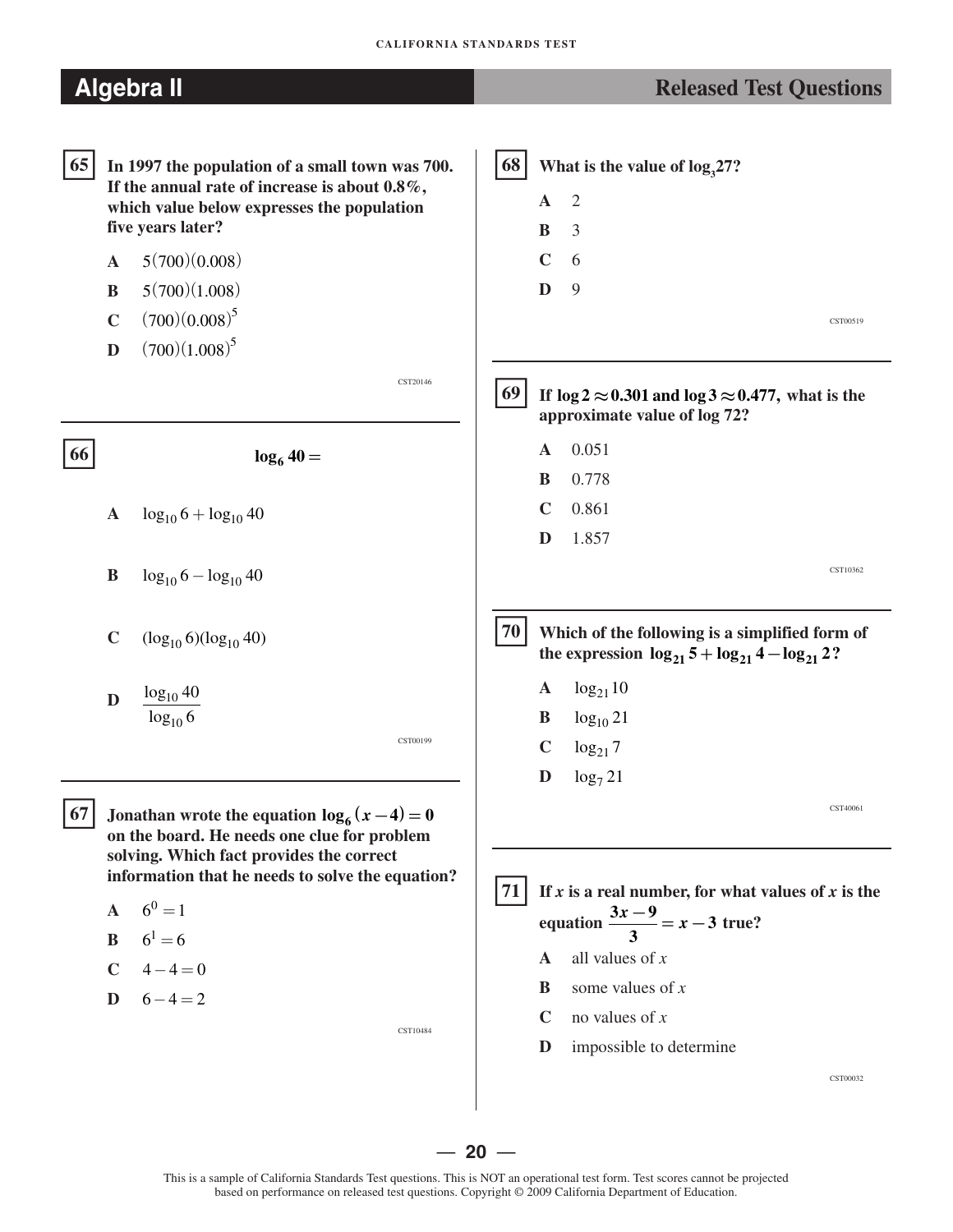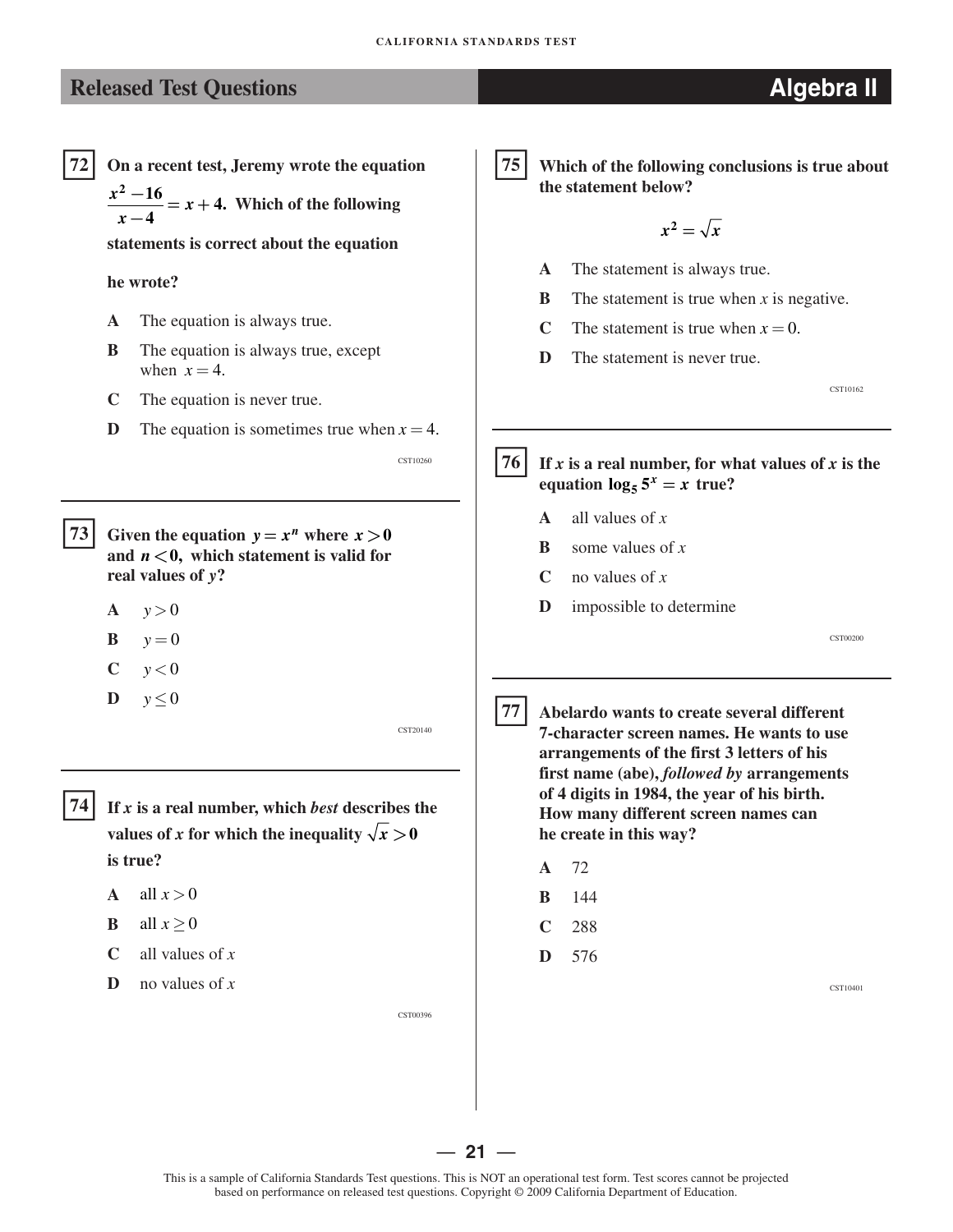- �**78 A train is made up of a locomotive, 7 different cars, and a caboose. If the locomotive must be first, and the caboose must be last, how many different ways can the train be ordered?** 
	- **A** 5040
	- **B** 181,440
	- **C** 362,880
	- **D** 823,543

�**79 There are 12 candidates in a city election. The winner will be the mayor, and the runner-up will be the vice-mayor. How many different combinations of mayor and vice-mayor are possible?** 

- **A** 22
- **B** 24
- **C** 132
- **D** 144

CST00229

CST10391

**80 Teresa and Julia are among 10 students who have applied for a trip to Washington, D.C. Two students from the group will be selected at random for the trip. What is the probability that Teresa and Julia will be the 2 students selected?**  80

**A** 
$$
\frac{1}{45}
$$
  
\n**B**  $\frac{2}{45}$   
\n**C**  $\frac{1}{5}$   
\n**D**  $\frac{2}{5}$ 

CST00071

# **A**  $81y^4 - 108y^3 + 54y^2 - 12y + 1$

**B** 
$$
81y^4 + 108y^3 - 54y^2 - 12y + 1
$$
  
\n**C**  $81y^4 - 54y^3 - 108y^2 - 12y + 1$   
\n**D**  $81y^4 + 54y^3 - 108y^2 - 12y + 1$ 

 $|81|$   $(3y-1)^4 =$ 

CST00308



— **22** —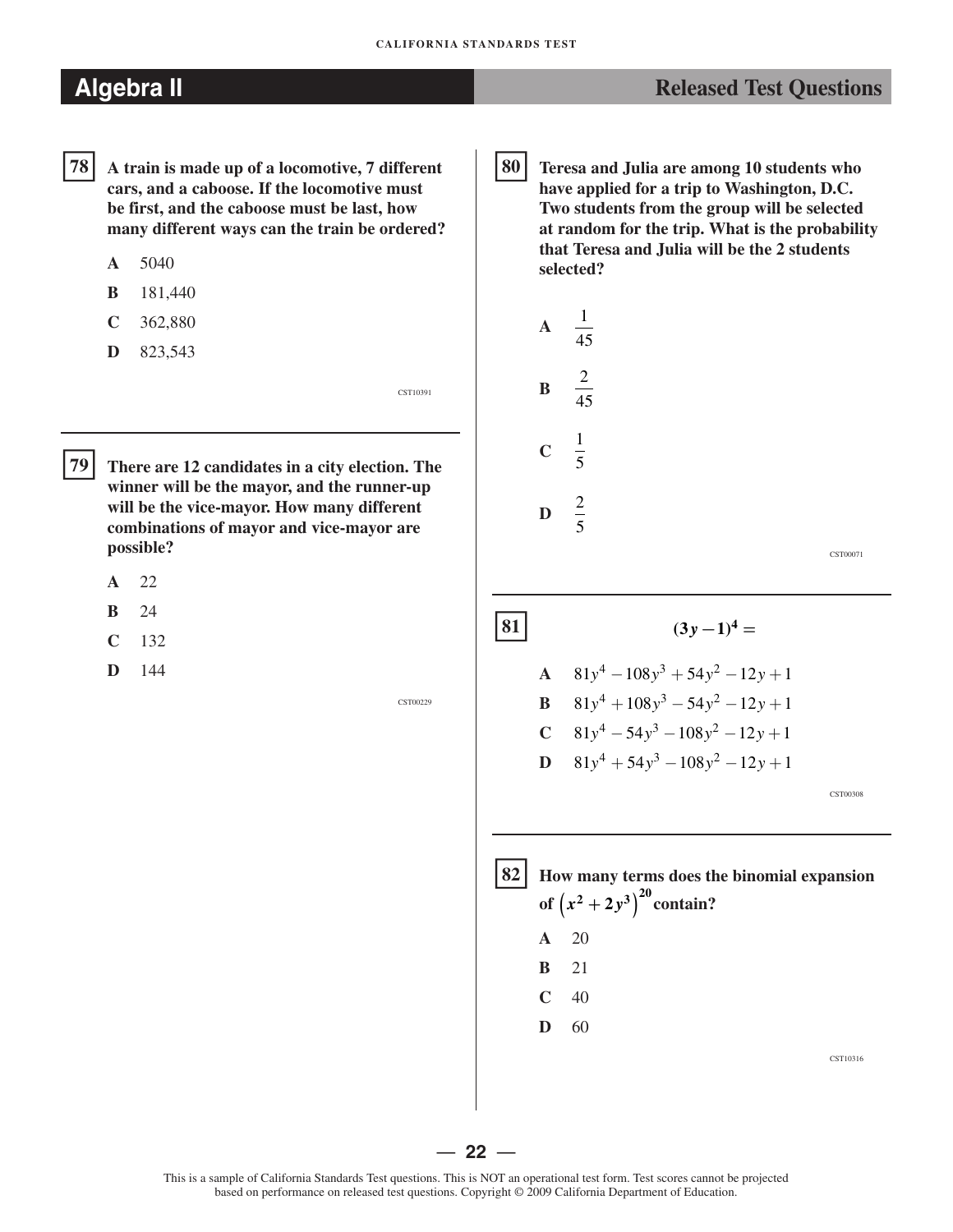�**83 What are the first 4 terms in the expansion of**   $(1+2x)^{6}$ ?

$$
A = 1 + 12x + 30x^2 + 40x^3
$$

$$
B = 1 + 12x + 24x^2 + 48x^3
$$

C 
$$
1+12x+30x^2+120x^3
$$

**D**  $1+12x+60x^2+160x^3$ 

CST20022

�**86 What is the** *n***th term in the arithmetic series below?** 

$$
3+7+11+15+19\ldots
$$

**A** 4*n*  **B**  $3 + 4n$  $C = 2n + 1$ **D**  $4n-1$ 

CST10178

 $\boxed{84}$  What is  $(x + y)$ **5**  *y* **in expanded form? A**  $x^4 + 4x^2y^2 + 6x^2y + 4xy^2 + y^4$ **B**  $x^4 + 4x^3y + 6x^2y^2 + 4xy^3 + y^4$  $C = x^5 + 5x^4y + 10x^2y^2 + 5xy^4 + y^5$ 

$$
x^{5} + 5x^{4}y + 10x^{3}y^{2} + 10x^{2}y^{3} + 5xy^{4} + y^{5}
$$
  
**D**  $x^{5} + 5x^{4}y + 10x^{3}y^{2} + 10x^{2}y^{3} + 5xy^{4} + y^{5}$ 

�**85 What is the sum of the infinite geometric series** 

 $\frac{1}{2} + \frac{1}{4} + \frac{1}{8} + \frac{1}{16} + \ldots$ ? **2 4 8 16** 

- **A** 1
- **B** 1.5
- **C** 2

**D** 2.5

CST20167

 $\left[ 87 \right]$  Which expression represents  $f(g(x))$ **if**  $f(x) = x^2 - 1$  and  $g(x) = x + 3$ ? **A**  $x^3 + 3x^2 - x - 3$ **B**  $x^2 + 6x + 8$ **C**  $x^2 + x + 2$ **D**  $x^2 + 8$ CST20032

 $\begin{cases} 88 \text{ } | \text{ Given that } f(x) = 3x^2 - 4 \text{ and } g(x) = 2x - 6, \end{cases}$ **what is**  $g(f(2))$ **?**  $A \t -2$ **B** 6 **C** 8 **D** 10 CST30049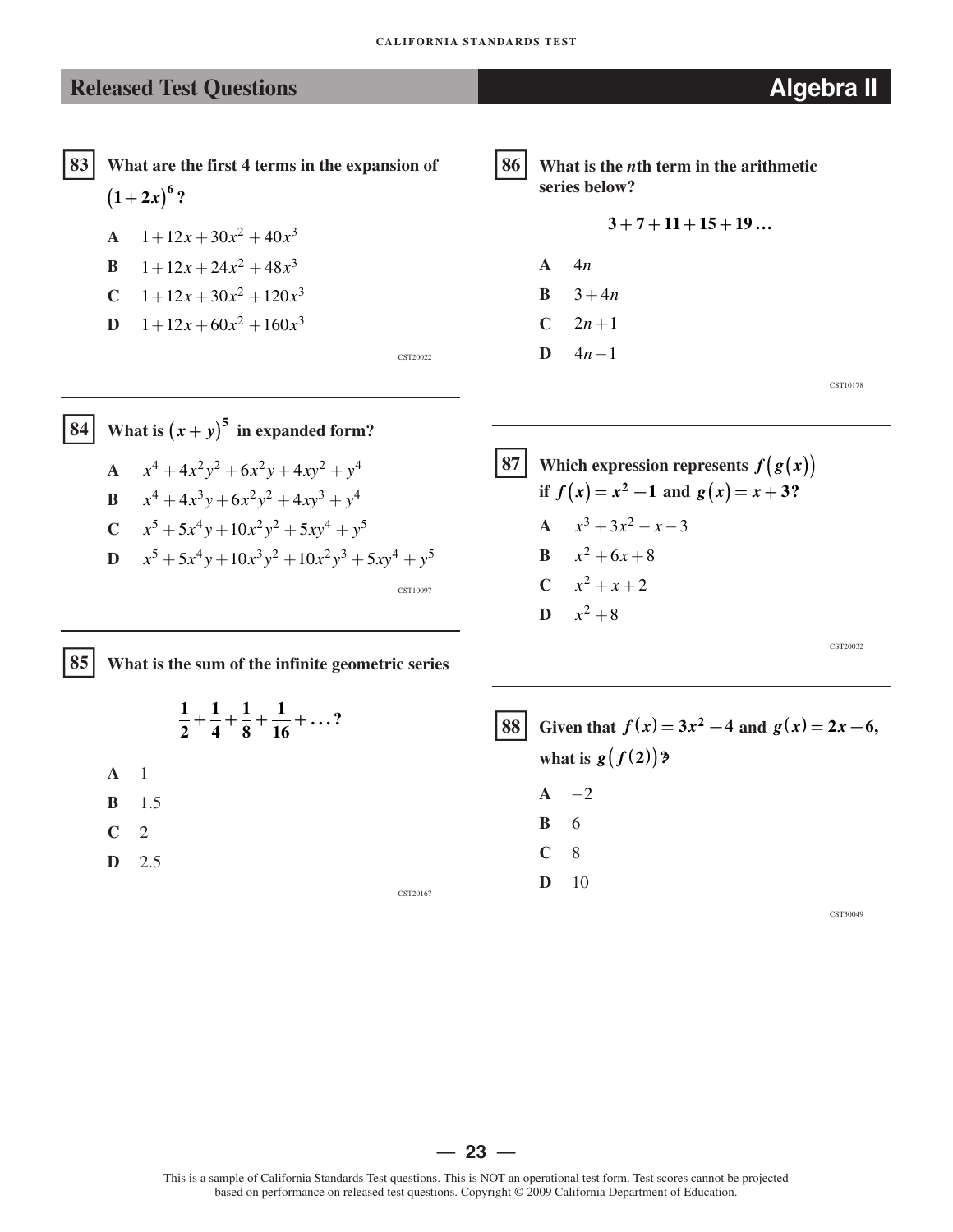CST10204

CST10435

**89** If  $f(x) = x^2 + 2x + 1$  and  $g(x) = 3(x+1)^2$ , **which is an equivalent form of**  $f(x) + g(x)$ **?** 

- **A**  $x^2 + 4x + 2$
- **B**  $4x^2 + 2x + 4$
- $C = 4x^2 + 8x + 4$
- **D**  $10x^2 + 20x + 10$

�**90 A math teacher is randomly distributing 15 rulers with centimeter labels and 10 rulers without centimeter labels. What is the probability that the first ruler she hands out will have centimeter labels and the second ruler will**  *not* **have labels?** 



**91** On a certain day the chance of rain is 80% **in San Francisco and 30%in Sydney. Assume that the chance of rain in the two cities is independent. What is the probability that it will** *not* **rain in either city?** 

- **A** 7%
- **B** 14%
- **C** 24%
- **D** 50%

� **92 One bag contains 2 green marbles and 4 white marbles, and a second bag contains 3 green marbles and 1 white marble. If Trent randomly draws one marble from each bag, what is the probability that they are both green?** 



� **93 A box contains 7 large red marbles, 5 large yellow marbles, 3 small red marbles, and 5 small yellow marbles. If a marble is drawn at random, what is the probability that it is yellow, given that it is one of the large marbles?** 



CSN00211

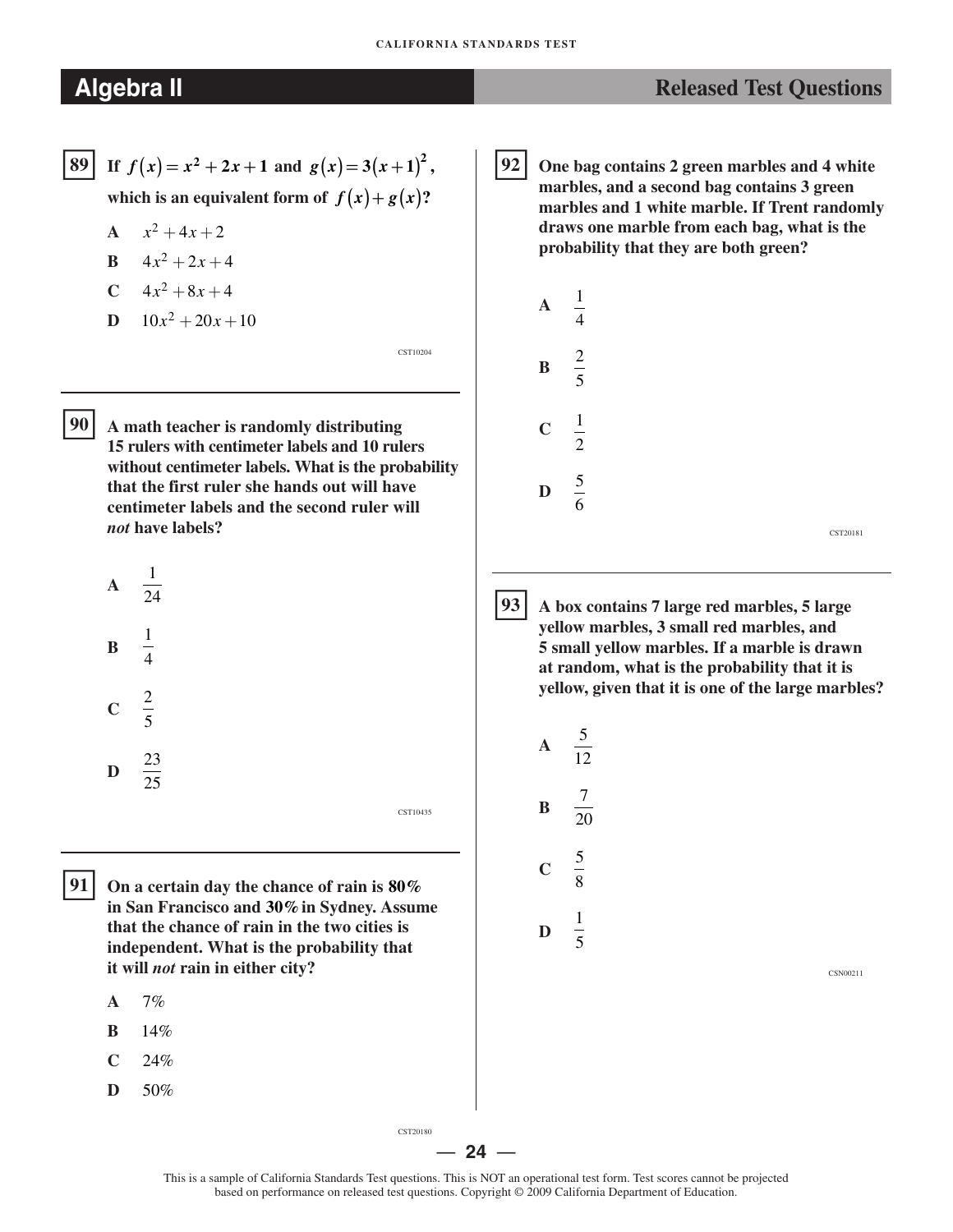**94** The probabilities that Jamie will try out for various sports and team positions are shown **in the chart below.** 



**Jamie will definitely try out for either basketball or baseball, but not both. The probability that Jamie will try out for baseball and try out for catcher is 42%**. **What is the probability that Jamie will try out for basketball?** 

- **A** 40%
- **B** 60%
- **C** 80%
- **D** 90%

CST10210

— **25** —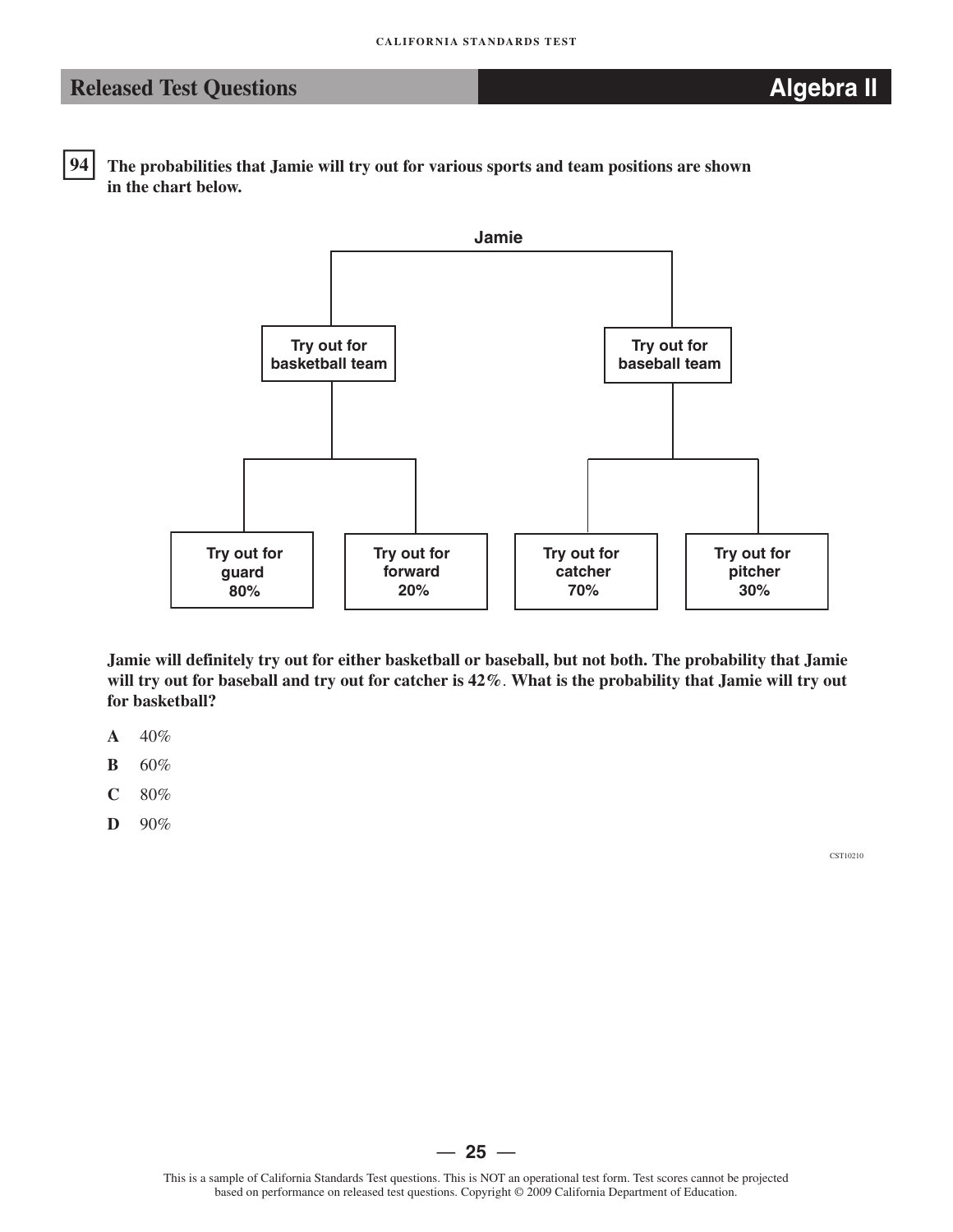### **Algebra II** *Released Test Questions Released Test Questions*

�**95 A small-business owner must hire seasonal workers as the need arises. The following list shows the number of employees hired monthly for a 5-month period.** 

**4, 13, 5, 6, 9** 

**If the mean of these data is approximately 7, what is the population standard deviation for these data? (Round the answer to the nearest tenth.)** 

- **A** 3.3
- **B** 7.4
- **C** 10.8
- **D** 13.5

CST20052

 $96$ 

**96 3, 6, 2, 1, 7, 5** 

**James found the mean and standard deviation of the set of numbers given above. If he adds 5 to each number, which of the following will result?** 

- **A** The mean will be multiplied by 5.
- **B** The standard deviation will increase by 5.
- **C** The mean will not change.
- **D** The standard deviation will not change.

CSN00127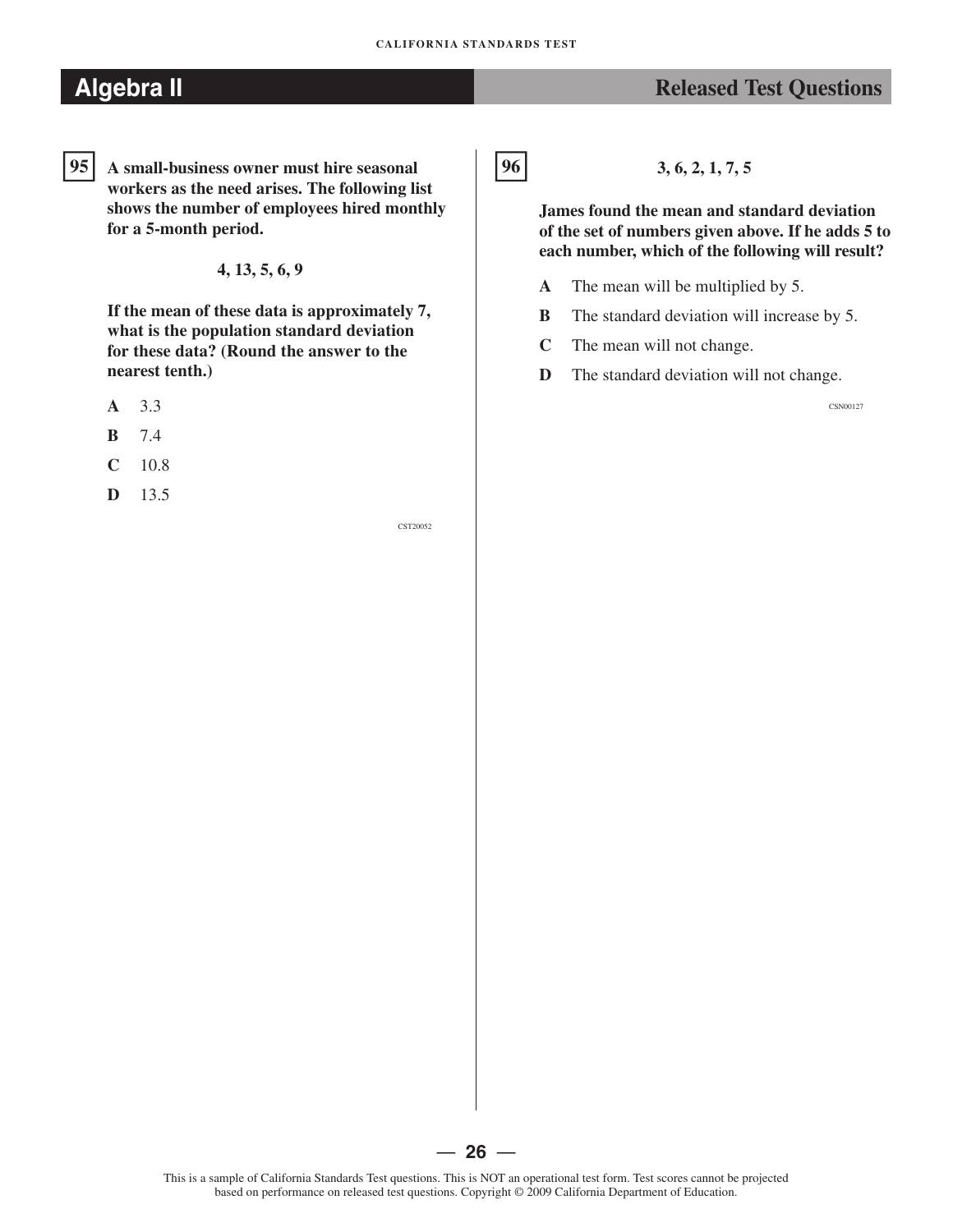# **Released Test Questions** *Algebra II* **<b>***Algebra II*

|                                                                                                                                                                                                                                         | 34 | B     | 6.0 | 2005 |  |
|-----------------------------------------------------------------------------------------------------------------------------------------------------------------------------------------------------------------------------------------|----|-------|-----|------|--|
|                                                                                                                                                                                                                                         | 35 | B     | 6.0 | 2007 |  |
|                                                                                                                                                                                                                                         |    |       |     |      |  |
|                                                                                                                                                                                                                                         |    |       |     |      |  |
|                                                                                                                                                                                                                                         |    |       |     |      |  |
|                                                                                                                                                                                                                                         |    |       |     |      |  |
|                                                                                                                                                                                                                                         |    |       |     |      |  |
|                                                                                                                                                                                                                                         |    |       |     |      |  |
|                                                                                                                                                                                                                                         |    |       |     |      |  |
|                                                                                                                                                                                                                                         |    |       |     |      |  |
|                                                                                                                                                                                                                                         |    |       |     |      |  |
|                                                                                                                                                                                                                                         |    |       |     |      |  |
|                                                                                                                                                                                                                                         |    | $-27$ |     |      |  |
| This is a sample of California Standards Test questions. This is NOT an operational test form. Test scores cannot be projected<br>based on performance on released test questions. Copyright © 2009 California Department of Education. |    |       |     |      |  |
|                                                                                                                                                                                                                                         |    |       |     |      |  |

| <b>Question Number</b> | <b>Correct Answer</b>   | <b>Standard</b> | <b>Year of Release</b> |
|------------------------|-------------------------|-----------------|------------------------|
| $\,1$                  | $\boldsymbol{B}$        | $1.0\,$         | 2004                   |
| $\overline{c}$         | $\boldsymbol{D}$        | 1.0             | 2007                   |
| 3                      | $\overline{C}$          | 2.0             | 2003                   |
| $\overline{4}$         | $\cal C$                | 2.0             | 2004                   |
| 5                      | $\boldsymbol{B}$        | $2.0\,$         | 2006                   |
| 6                      | $\boldsymbol{B}$        | 2.0             | 2006                   |
| $\boldsymbol{7}$       | $\boldsymbol{B}$        | 2.0             | 2007                   |
| $\,8\,$                | $\overline{D}$          | 2.0             | 2007                   |
| 9                      | $\overline{C}$          | 2.0             | 2008                   |
| 10                     | $\overline{D}$          | 3.0             | 2003                   |
| 11                     | $\boldsymbol{B}$        | 3.0             | 2004                   |
| 12                     | $\overline{D}$          | $3.0\,$         | 2005                   |
| 13                     | $\overline{D}$          | 3.0             | 2006                   |
| 14                     | $\boldsymbol{B}$        | 3.0             | 2007                   |
| 15                     | $\overline{C}$          | 3.0             | 2008                   |
| 16                     | $\boldsymbol{D}$        | 4.0             | 2003                   |
| 17                     | $\boldsymbol{A}$        | 4.0             | 2005                   |
| 18                     | $\overline{D}$          | 4.0             | 2006                   |
| 19                     | $\overline{D}$          | 4.0             | 2007                   |
| 20                     | $\overline{A}$          | 4.0             | 2008                   |
| 21                     | $\boldsymbol{A}$        | 7.0             | 2003                   |
| $22\,$                 | $\boldsymbol{A}$        | $7.0\,$         | 2004                   |
| 23                     | $\overline{D}$          | $7.0\,$         | 2005                   |
| 24                     | $\overline{D}$          | $7.0\,$         | 2006                   |
| 25                     | $\boldsymbol{B}$        | $7.0\,$         | 2006                   |
| $26\,$                 | $\boldsymbol{B}$        | $7.0\,$         | 2006                   |
| 27                     | $\cal C$                | $7.0\,$         | 2008                   |
| 28                     | $\boldsymbol{A}$        | $7.0\,$         | 2008                   |
| 29                     | $\overline{D}$          | 5.0             | 2003                   |
| 30                     | $\mathcal{C}_{0}^{(n)}$ | 5.0             | 2005                   |
| 31                     | $\overline{C}$          | 5.0             | 2007                   |
| 32                     | $\overline{C}$          | 6.0             | 2003                   |
| 33                     | $\boldsymbol{B}$        | 6.0             | 2004                   |
| 34                     | $\boldsymbol{B}$        | 6.0             | 2005                   |
| 35                     | $\boldsymbol{B}$        | 6.0             | 2007                   |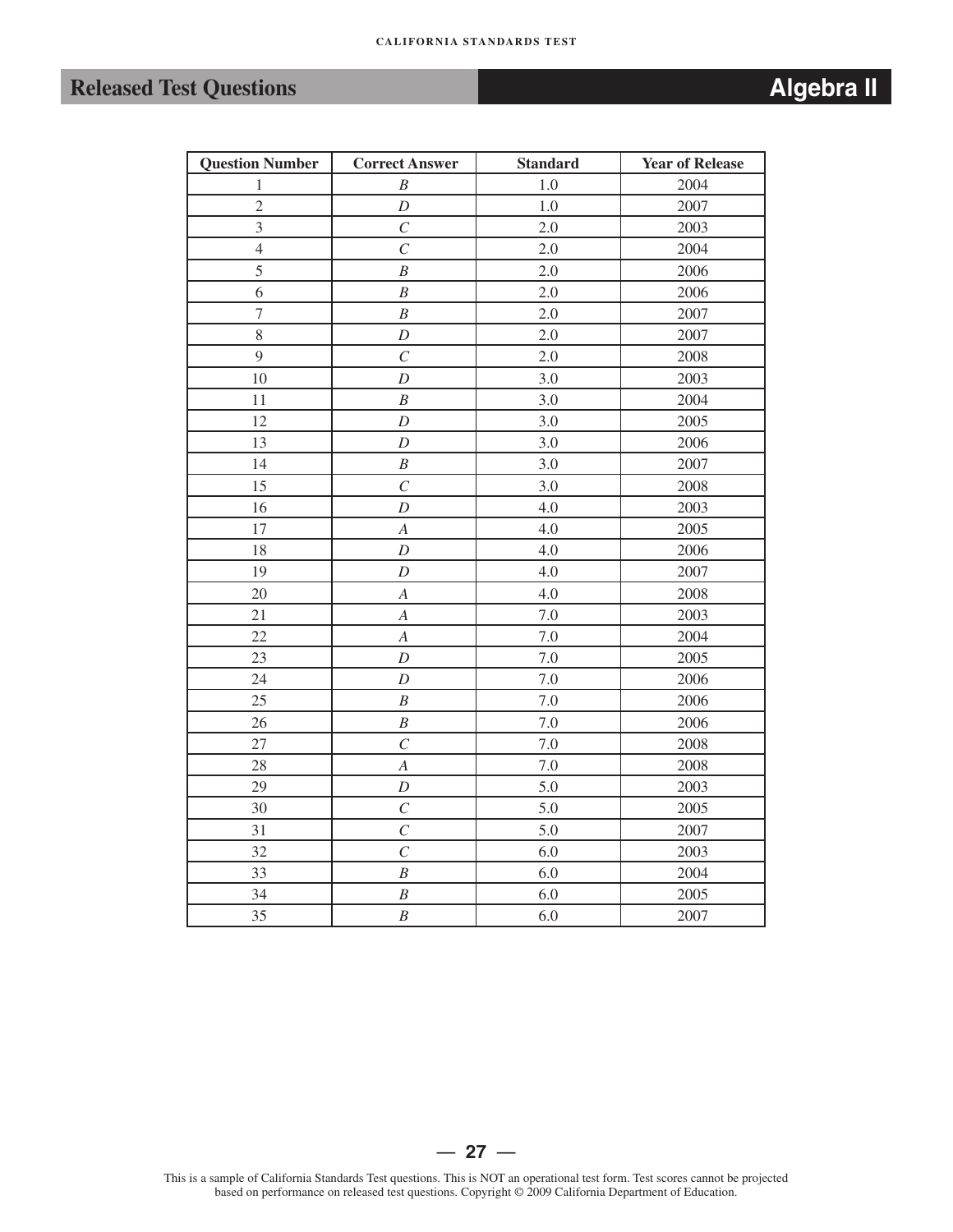# **Algebra II** *Released Test Questions Released Test Questions*

| <b>Question Number</b> | <b>Correct Answer</b> | <b>Standard</b> | <b>Year of Release</b> |
|------------------------|-----------------------|-----------------|------------------------|
| 36                     | D                     | 6.0             | 2008                   |
| 37                     | $\boldsymbol{A}$      | 6.0             | 2008                   |
| 38                     | $\overline{C}$        | 8.0             | 2003                   |
| 39                     | $\boldsymbol{A}$      | 8.0             | 2004                   |
| 40                     | $\boldsymbol{B}$      | 8.0             | 2005                   |
| 41                     | $\boldsymbol{D}$      | 8.0             | 2006                   |
| 42                     | $\boldsymbol{B}$      | 8.0             | 2008                   |
| 43                     | $\boldsymbol{D}$      | 8.0             | 2008                   |
| 44                     | $\boldsymbol{A}$      | 9.0             | 2004                   |
| 45                     | $\boldsymbol{B}$      | 9.0             | 2005                   |
| 46                     | $\mathcal{C}$         | 10.0            | 2003                   |
| 47                     | $\overline{C}$        | 10.0            | 2004                   |
| 48                     | $\boldsymbol{A}$      | 10.0            | 2006                   |
| 49                     | $\boldsymbol{A}$      | 16.0            | 2004                   |
| 50                     | $\overline{C}$        | 16.0            | 2007                   |
| 51                     | $\boldsymbol{B}$      | 17.0            | 2003                   |
| 52                     | $\boldsymbol{D}$      | 17.0            | 2007                   |
| 53                     | $\boldsymbol{D}$      | 11.1            | 2003                   |
| 54                     | $\mathcal{C}_{0}^{0}$ | 11.1            | 2004                   |
| 55                     | $\mathcal{C}$         | 11.1            | 2005                   |
| 56                     | $\overline{A}$        | 11.1            | 2008                   |
| 57                     | $\boldsymbol{B}$      | 11.2            | 2003                   |
| 58                     | $\overline{C}$        | 11.2            | 2005                   |
| 59                     | $\overline{C}$        | 11.2            | 2007                   |
| 60                     | $\cal C$              | 11.2            | 2008                   |
| 61                     | $\overline{C}$        | 12.0            | 2003                   |
| 62                     | $\boldsymbol{B}$      | 12.0            | 2004                   |
| 63                     | $\boldsymbol{A}$      | 12.0            | 2005                   |
| 64                     | $\boldsymbol{D}$      | 12.0            | 2007                   |
| 65                     | $\boldsymbol{D}$      | 12.0            | 2008                   |
| 66                     | D                     | 13.0            | 2004                   |
| 67                     | $\boldsymbol{A}$      | 13.0            | 2007                   |
| 68                     | $\boldsymbol{B}$      | 14.0            | 2003                   |
| 69                     | $\cal D$              | 14.0            | 2004                   |
| 70                     | $\overline{A}$        | 14.0            | 2008                   |

This is a sample of California Standards Test questions. This is NOT an operational test form. Test scores cannot be projected based on performance on released test questions. Copyright © 2009 California Department of Education.

— **28** —